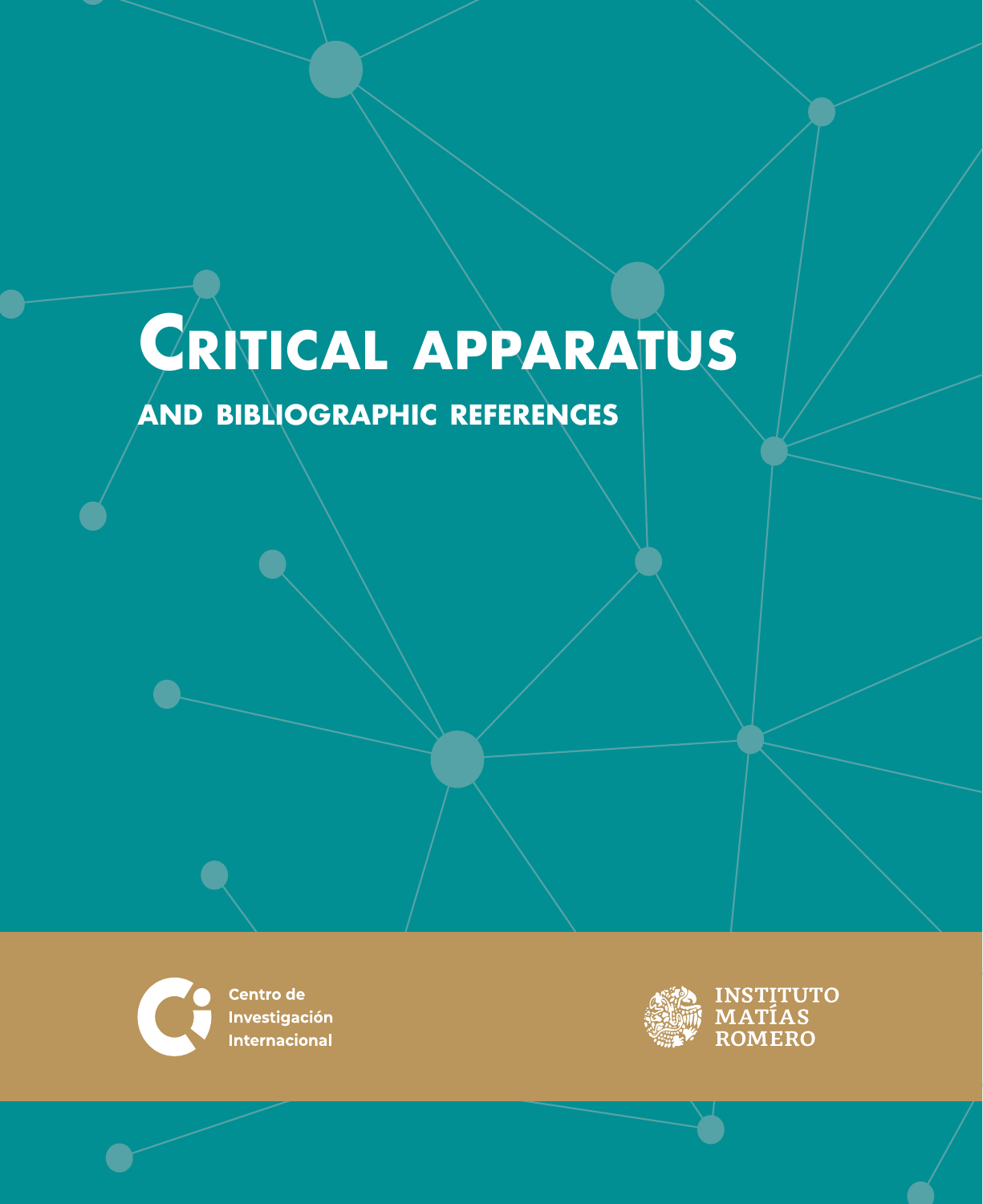#### <span id="page-1-0"></span>**3 [Bibliographic references and citations](#page-2-0)**

#### **4 [Books](#page-3-0)**

[Book chapter](#page-4-0) 5 [Books in volumes](#page-5-0) 6 [Chapters, sections, figures and tables 7](#page-6-0) [Books published on a website](#page-6-0) 7

#### **8 [Journals](#page-7-0)**

[Journal article](#page-7-0) 8 [Article published in online journal 9](#page-8-0) [Article published on a website](#page-8-0) 9

#### **10 [Reviews](#page-9-0)**

#### **11 [Printed and online newspaper](#page-10-0)**

**11 [Thesis](#page-10-0)**

# **[Conferences, congress proceedings 12](#page-11-0) and papers**

**[Encyclopedias and encyclopedia](#page-11-0)  chapter 12**

#### **12 [Other resources](#page-11-0)**

[Films](#page-11-0) 1[2](#page-11-0)

[Screenplay](#page-12-0) 13 [Series or chapter of series](#page-12-0) 1[3](#page-12-0) Works of art 13 [Interviews](#page-13-0) 14 [Twitter](#page-13-0) 14 [Facebook](#page-14-0) 1[5](#page-14-0) [YouTube](#page-15-0) 16 [Podcast](#page-15-0) 16 [Blog](#page-16-0) 17

#### **17 [Legal resources](#page-16-0)**

[Political constitutions](#page-16-0) 1[7](#page-16-0) [Codes, laws and decrees](#page-17-0) 18 [Articles](#page-18-0) 1[9](#page-18-0)

#### **[International legal](#page-18-0)  resources 19**

[Treaties and other agreements](#page-18-0) 19

#### **20 [United Nations documents](#page-19-0)**

[Resolutions](#page-19-0) 2[0](#page-19-0) [Other official UN documents](#page-20-0) 2[1](#page-20-0) [Press releases](#page-20-0) 21

#### **22 [Abbreviations in footnotes](#page-21-0)**

- **23 [Citations](#page-22-0)**
- **25 [Bibliography](#page-24-0)**
- **28 [Recommended reading](#page-27-0)**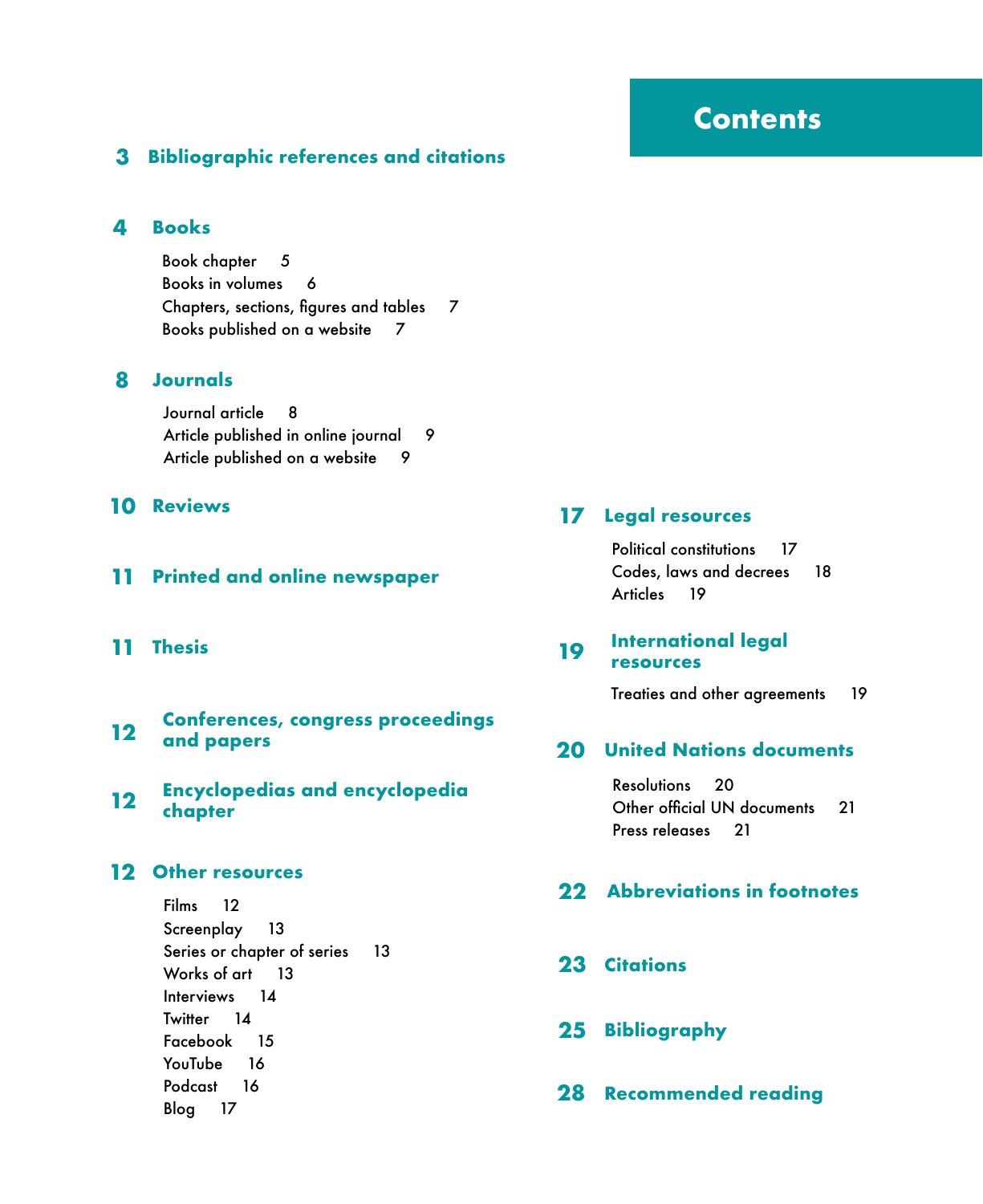# <span id="page-2-0"></span>**Bibliographic references and citations**

Bibliographic references provide the outline of the necessary information that readers need to identify or locate the sources on which a text is based, as well as those that complement it. To this end, several bibliographic reference systems have been created, all of them with a different extension and some created in the practice of a specific discipline –such as the APA, MLA, Chicago or Vancouver systems. However, even the most extensive ones do not cover all the resources or sources that researchers find in practice. So, regardless of the system chosen, the author should try to achieve uniformity and the parameters of the system chosen, because this will help to better understand his text.

In addition, it is important to mention the practice of authors to provide their readers with information about the resources used to create their own documents is an ethical and legal practice to give recognition to the intellectual creations of other authors. Ethical, because not to reference the resources used to write a text is to pass off as your own the information that others have produced. Not properly recognizing what is taken from the creations of others is plagiarism. Just as the practice of referencing the work of others is a legal practice, plagiarism is an illegal practice, because the rights of an author over his or her work are infringed by the mere action of not giving them due attribution.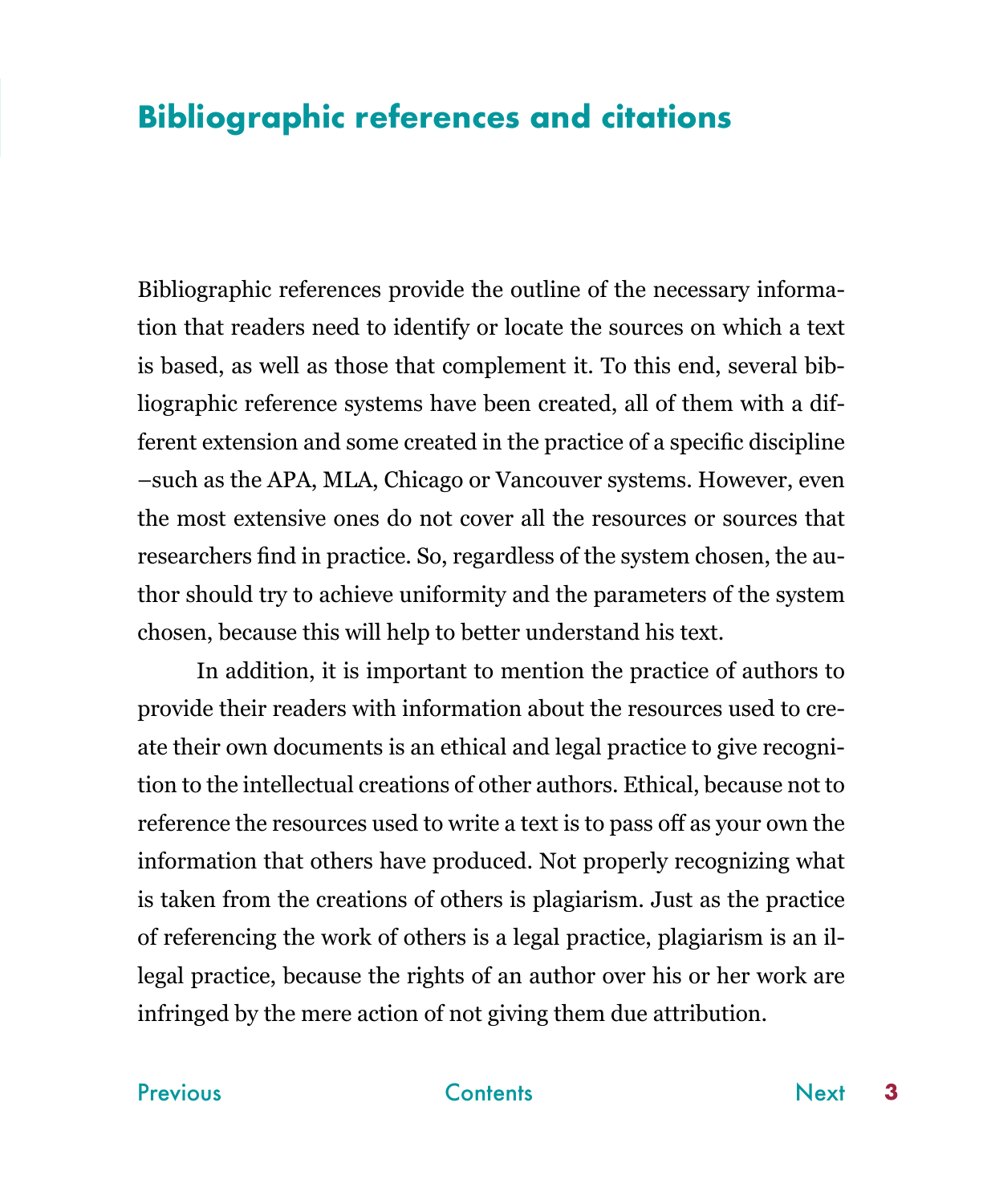<span id="page-3-0"></span>Bibliographic reference throughout the text is the quickest way to relate a textual citation or paraphrase to its original author through a footnote. The following is a quick guide for bibliographic footnote reference based on the ISO 690: 2013 standard which exemplifies the most common cases and some of those that raise the most doubts.

# **Books**

The reference of a book is made up by the name of the author or authors, *Title*, volume, translation or translations, name of the translator, place of publication, publisher, (series or collection), year, page or pages referred.

**<sup>4</sup>** Moses I. Finley, *Politics in the Ancient World*, Cambridge, University Press, 1983, pp. 45-67.

**<sup>8</sup>** Instituto Nacional de Estadística Geografía e *Informática, Síntesis 221-4 de información geográfica del estado de Chihuahua*, Aguascalientes, Inegi, 2004.

**<sup>22</sup>** Max Weber, *The Protestant Ethic and the Spirit of Capitalism*, trad. T. Parsons, London, George Allen and Unwin, 1930, p. 49.

**<sup>13</sup>** Joel S. Migdal, *Estados débiles, Estados fuertes*, México, Fondo de Cultura Económica (Umbrales), 2011, pp. 12-18.

When there are three or more authors, it possible to write *et al.* after the first author. In some cases, instead of the author(s), the editor(s) and coordinator(s) are mentioned.

**<sup>46</sup>** Ernst Cassirer *et al*. (eds.), *The Renaissance Philosophy of Man*, Chicago, University Press, 1948, pp. 223-254.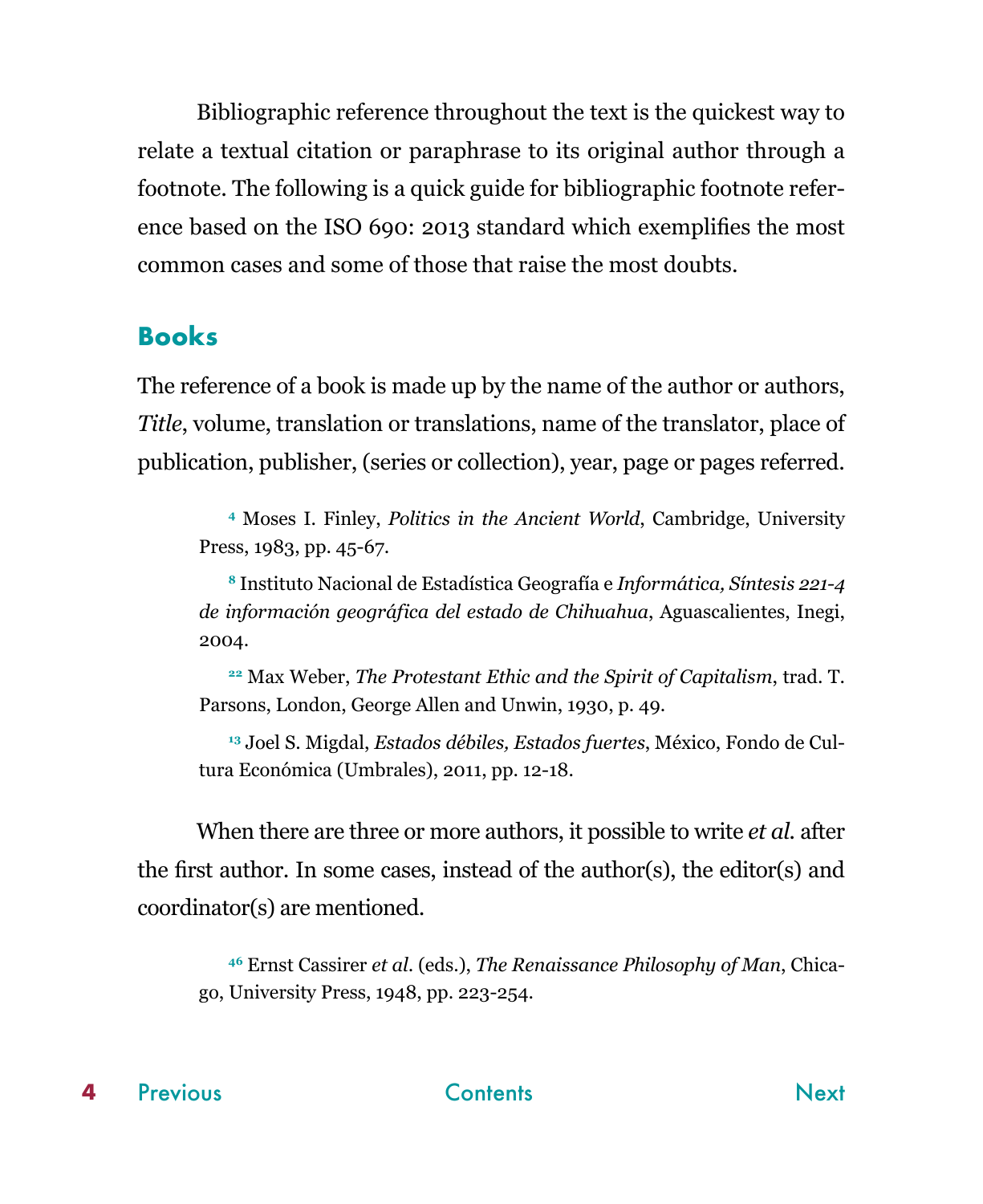<span id="page-4-0"></span>**<sup>8</sup>** Alan S. Alexandroff and Andrew F. Cooper (eds.), *Rising States, Rising Institutions: The Challenges of Global Governance*, Washington, D. C., Brookings Institution Press, 2010, p. 12.

**<sup>6</sup>** W. A. Cornelius, David S. Fitzgerald and Pedro Lewin Fischer (eds.), *Mayan Journeys: The New Migration from Yucatan to the United States*, San Diego, Center for Comparative Immigration Studies-University of California San Diego, 2007.

To specify the means in which a book has been published, a space can be added between the title and the edition number. An example of a book that has been published in different format is the following (the first reference corresponds to a printed book):

**<sup>3</sup>** William Drozdiak, *The Last President of Europe: Emmanuel Macron's Race to Revive France and Save the World*, Nueva York, Public Affairs, 2020, p. 25.

**<sup>23</sup>** William Drozdiak, *The Last President of Europe: Emmanuel Macron's Race to Revive France and Save the World* [*e-book*], Nueva York, Public Affairs, 2020.

**<sup>3</sup>** William Drozdiak, *The Last President of Europe: Emmanuel Macron's Race to Revive France and Save the World* [audiolibro], Nueva York, Public Affairs, 2020.

**<sup>3</sup>** William Drozdiak, *The Last President of Europe: Emmanuel Macron's Race to Revive France and Save the World* [CD], Nueva York, Public Affairs, 2020.

### *Book chapter*

In the case of a chapter of a book, the following data are noted in the references: name of the author, "Chapter title", in, author or authors of the book, *Title*, translator(s), name of the translator, edition or reprint number, place of publication, publisher (series or collection), year, p. or pp., page or pages consulted or range of pages covered by the chapter.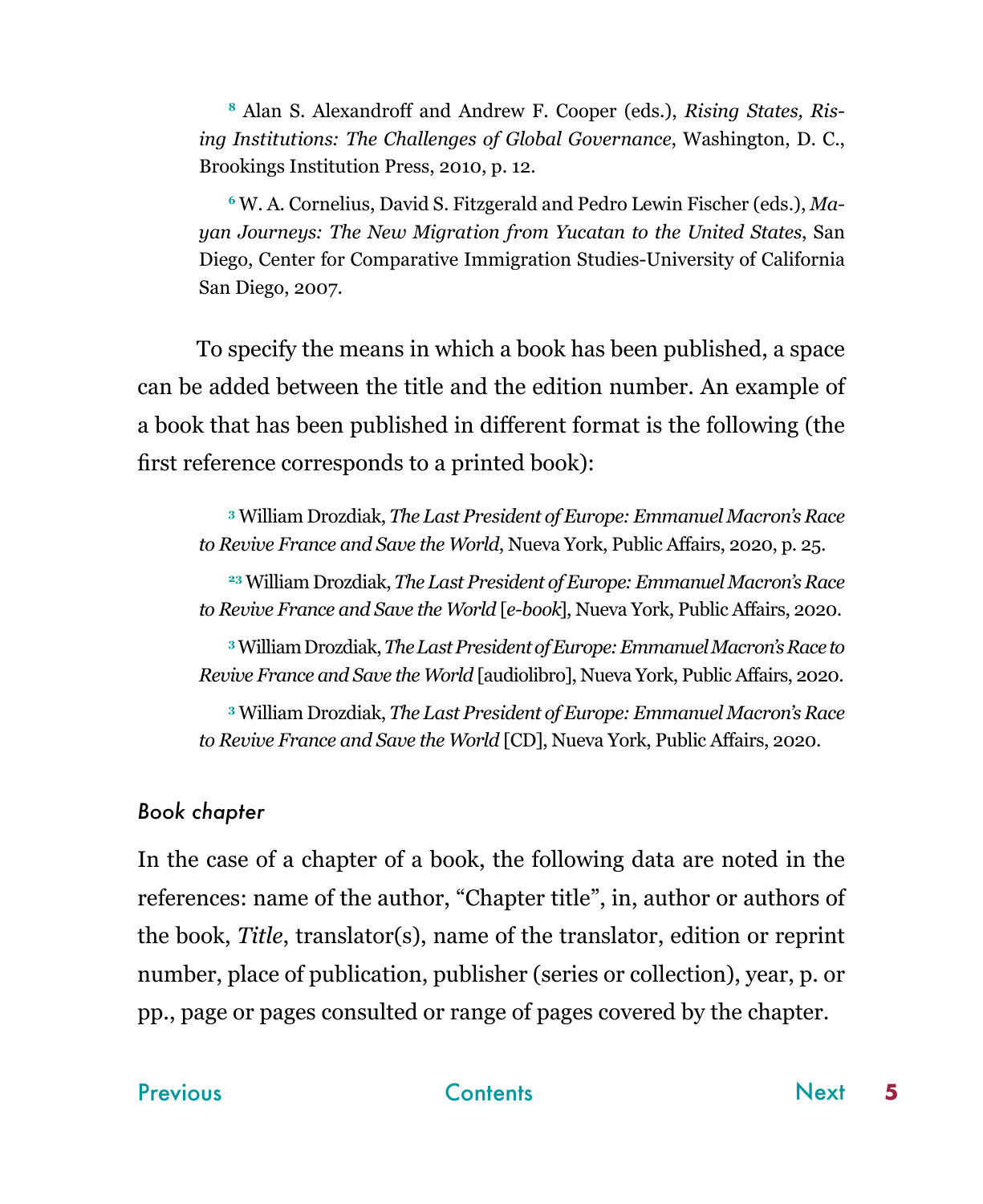<span id="page-5-0"></span>**<sup>89</sup>** Alex Saragoza, "The Selling of Mexico: Tourism and the State, 1929- 1952", en Gilbert Joseph, Anne Rubinstein and Eric Zolov (eds.), *Fragments of a Golden Age: The Politics of Culture in Mexico since 1940*, Durham, Duke University Press, 2001, pp. 91-115.

**<sup>7</sup>** Avery Goldstein, "An Emerging China's Emerging Grand Strategy. A Neo-Bismarckian Turn?", in G. John Ikenberry and Michael Mastanduno (eds.), *International Relations Theory and the Asia-Pacific*, New York, Columbia University Press, 2003, pp. 22-24.

**<sup>20</sup>** Jürgen Hartmann, "Au bord du précipice. Causes et conséquences de la diminution de l'emploi des jeunes en Europe", in Alain Touraine *et al*., *Quel emploi pour les jeunes? Vers des stratégies novatrices*, Paris, Unesco, 1998, pp. 53-99.

**<sup>19</sup>** Leonardo Curzio, "La imagen de México", en Guadalupe González G. y Olga Pellicer (coords.), *La política exterior de México: metas y obstáculos*, México, ITAM/Siglo XXI, 2013, pp. 27-50.

#### *Books in volumes*

#### *Volumes with different titles*

**<sup>67</sup>** Manuel Ángel Castillo, Mónica Toussaint Ribbot and Mario Vázquez Olvera, *Historia de las Relaciones Internacionales de México, 1821-2010, vol. 2: Centroamérica*, Mexico, Mexican Ministry of Foreign Affairs (SRE), 2011.

**5** Octavio Herrera and Arturo Santacruz, *Historia de las Relaciones Internacionales de México, 1821-2010, vol. 1: América del Norte*, Mexico, SRE, 2012.

**21** J. A. Marín Tejerizo, *Matemáticas para ingenieros técnicos y arquitectos en ejecución de obras, t. 1: Álgebra*, Madrid, Nuevas Gráficas, 1966.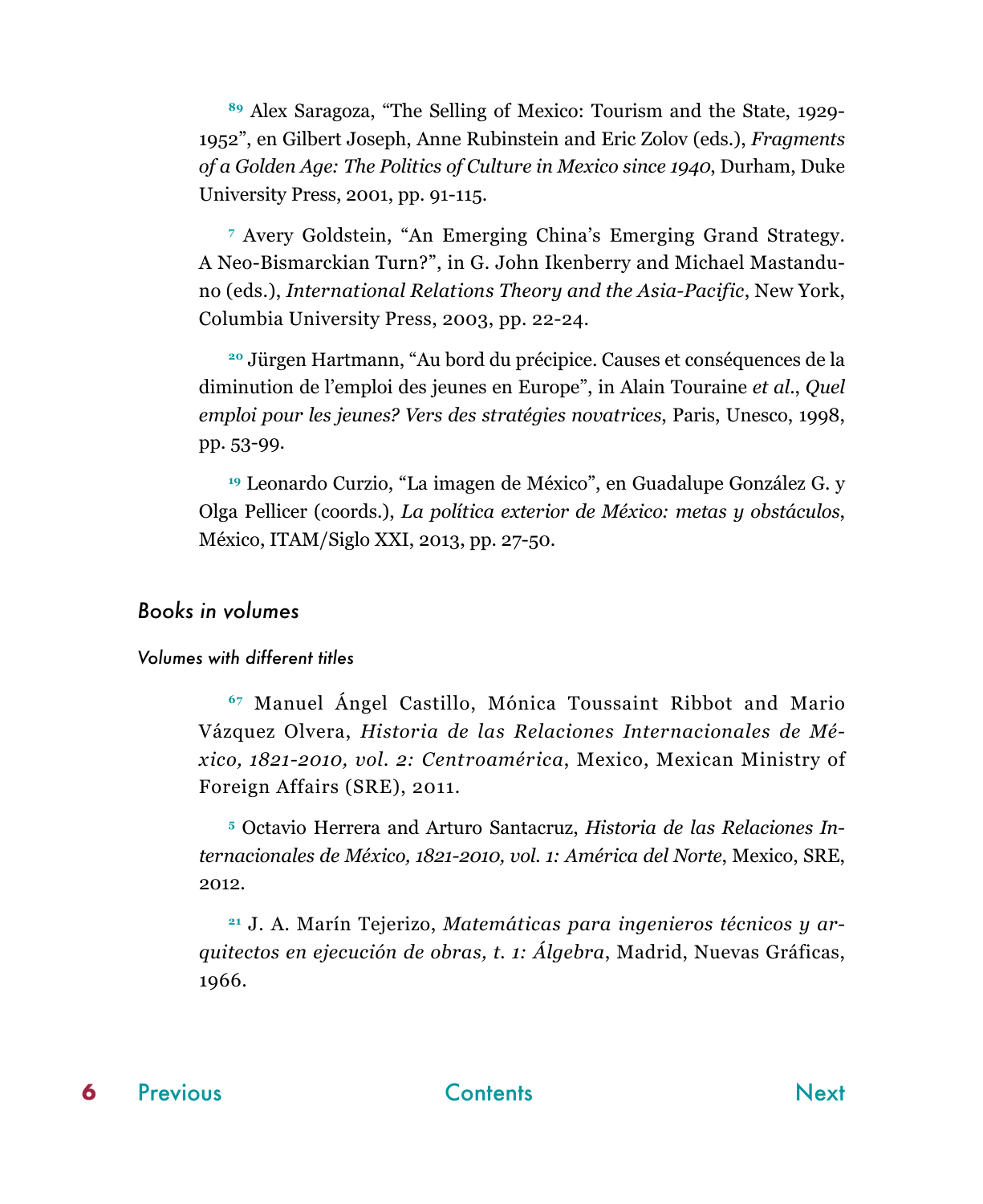<span id="page-6-0"></span>**4** Karl Marx, *El capital. Crítica de la economía política,* vol. 4, trad. Vicente Romano García, Madrid, Akal (Clásicos del Pensamiento Político Series), 2000, p. 65.

#### *Chapters, sections, figures and tables*

**<sup>2</sup>** Jean Jacques Gabas and Bruno Losch, "Fabrications and Illusions of Emergence", in Christophe Jaffrelot (ed.), *Emerging States: The Wellspring of a New World Order*, New York, Columbia University Press, 2009, p. 26.

**<sup>2</sup>**Franz Rainer, "La derivación adjetival", in Ignacio Bosque, and Violeta Demonte, (eds.), *Gramática descriptiva de la lengua española, t. 3: Entre la oración y el discurso. Morfología,* Madrid, Espasa, 1999, pp. 3881-3907.

**7** Dominic Wilson and Roopa Purushothaman, *Dreaming with BRICS: The Path to 2050,* New York, Goldman Sachs (Global Economics Paper 99), 2003, p. 13, Tables "The conditions for growth" and "The growth country by country").

#### *Books published on a website*

**7** Graeme P. Herd and Dale A. Till, *The NBRIC Revolution and International Relations?*, Geneva, Geneva Centre for Security Policy (GCSP Policy Brief 9), 2010, at *http://www.gcsp.ch/New-Issues-in-Security/Recent-Publications/Thenbric-Revolution-and-International-Relations* (date of reference: December 13, 2011).

**9** U.S. National Intelligence Council, *Mapping the Global Future: Report of the National Intelligence Council's 2020 Project*, Washington, D. C., National Intelligence Council, 2004, at *https://www.hsdl.org/?view& did=484392* (date of reference: November 13, 2019).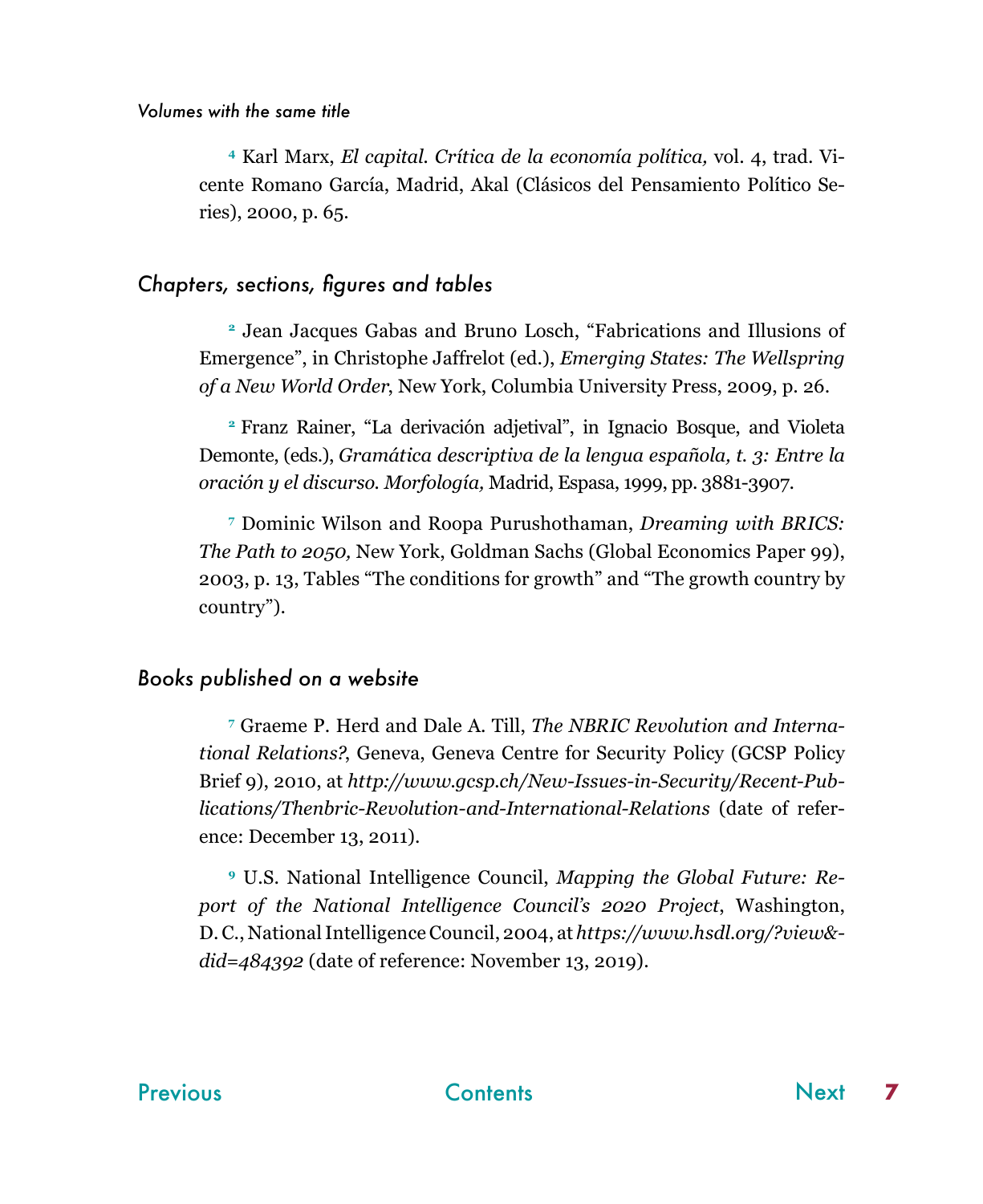## <span id="page-7-0"></span>**Journals**

#### *Journal article*

The reference is made of the name of the author or authors, "Title of the article", in *Title of the journal*, volume, issue, date, periodicity, page or pages consulted. It is worth mentioning that the date or periodicity of a journal would be the following: for weekly publications, the complete publication date is written (day, month, and year); for monthly publications, the month of publication is included; for bimonthly, quarterly, four-monthly, or six-monthly publications, the period of coverage; and for annual publications, only the year.

**1** "We Must Win the Cold War", in *Life*, vol. 50, no. 22, June 2, 1961.

**7** José Arturo Saavedra Casco, "'Swahili estándar': ¿una categoría prevalente?", in *Estudios de Asia y África*, vol. 43, no. 3, September-December 2008, pp. 685-699.

<sup>12</sup> Anne-Marie Slaughter, "America's Edge: Power in the Networked Century", in *Foreign Affairs*, vol. 88, no. 1, January-February 2009, pp. 94-113.

**<sup>2</sup>** Glenn Harlan Reynolds, "Foreward: The Second Amendment as Ordinary Constitutional Law", in *Tennessee Law Review*, vol. 81, no. 3, Spring 2014, p. 409.

**<sup>23</sup>** Eduardo Guerrero, "Cambio de rumbo, error de cálculo", in *Nexos*, no. 506, February 2020, p. 25.

**<sup>34</sup>** Reynell Badillo and Amparo Bravo, "Crimen transnacional organizado y migración: el Clan del Golfo y grupos delictivos en América Latina y África", in *Internacia. Revista de Relaciones Internacionales,* vol. 1, 2020.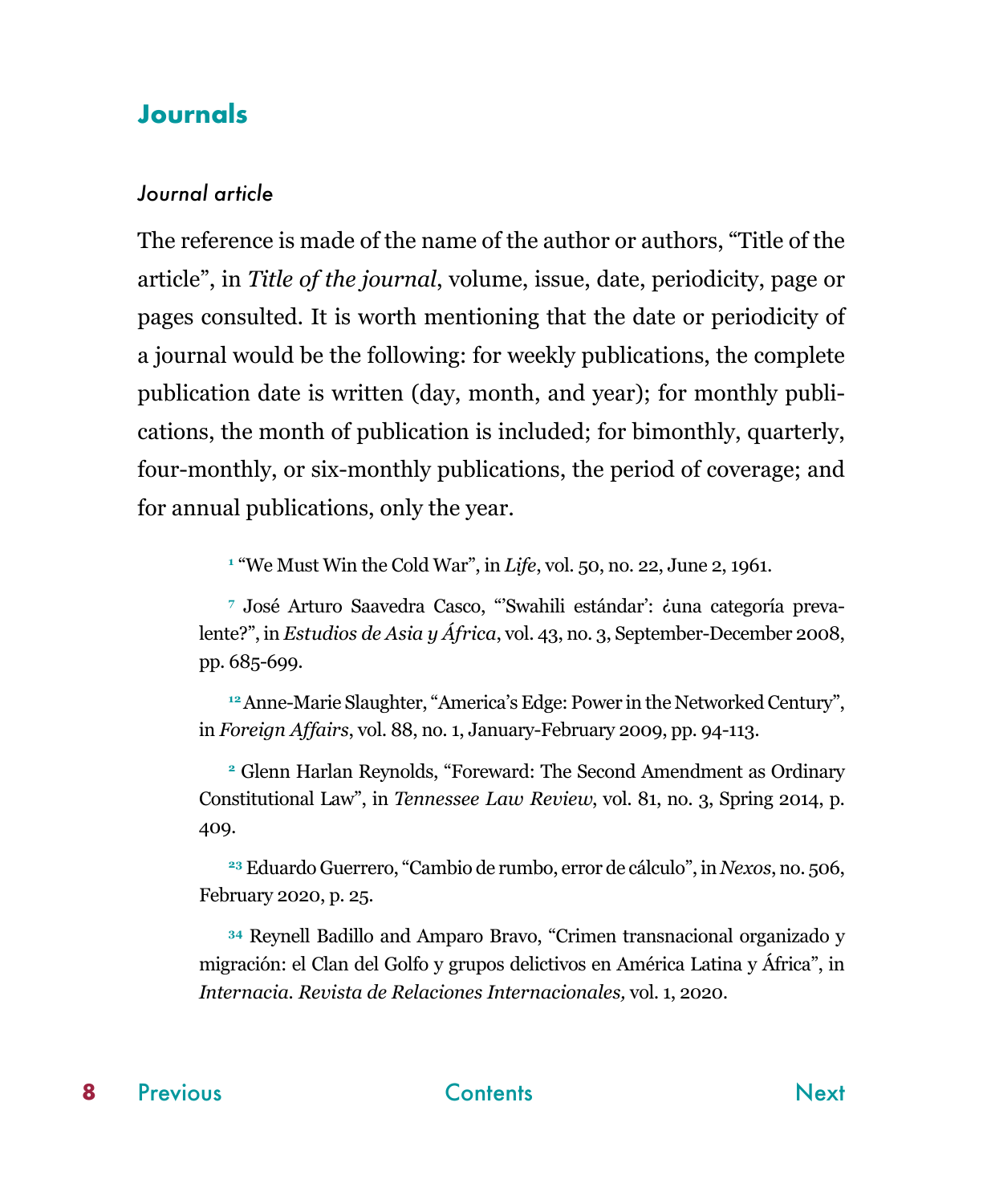#### <span id="page-8-0"></span>*Article published in online journal*

The reference of an article published in an online journal includes the same elements as a printed article, with the addition of a uniform resource locator or URL, which is, simply put, an address to locate resources on the Internet. Some digital journals have chosen to use a digital identifier or DOI, a unique identifier for an online resource. In either case, the URL or DOI will be placed after the pages consulted.

**34** N. J. Cull, "Diplomacia pública: consideraciones teóricas", in *Revista Mexicana de Política Exterior*, no. 85, November 2008-February 2009, pp. 55-92, at *https://revistadigital.sre.gob.mx/images/stories/numeros/n96/cull.pdf*  (date of reference: 31 de julio de 2020).

**<sup>18</sup>** Vladimir Canudas Romo, José Manuel Aburto, Víctor Manuel García Guerrero and Hiram Beltrán Sánchez, "Mexico's Epidemic of Violence and its Public Health Significance on Average Length of Life", in *Journal of Epidemiology and Community Health,* vol. 71, no. 2, February 2017, pp. 188-193, at *http:// dx.doi.org/10.1136/jech-2015-207015* (date of reference: February 1, 2020).

**<sup>34</sup>** Reynell Badillo and Amparo Bravo, "Crimen transnacional organizado y migración: el Clan del Golfo y grupos delictivos en América Latina y África", in *Internacia. Revista de Relaciones Internacionales*, vol. 1, 2020, pp. 3-4, at *http://revistas.pucp.edu.pe/index.php/internacia/article/view/21834/21324*  (date of reference: August 10, 2020).

**1** Gabriel Zaid, "Un poema de Safo", in *Letras Libres*, March 31, 2008, at *https://www.letraslibres.com/mexico-espana/un-poema-safo* (date of reference: July 13, 2020).

**<sup>2</sup>** Glenn Harlan Reynolds, "Foreward: The Second Amendment as Ordinary Constitutional Law", in *Tennessee Law Review*, vol. 81, no. 3, Spring 2014, p. 409, at *https://ssrn.com/abstract=2423394* (date of reference: February 17, 2020).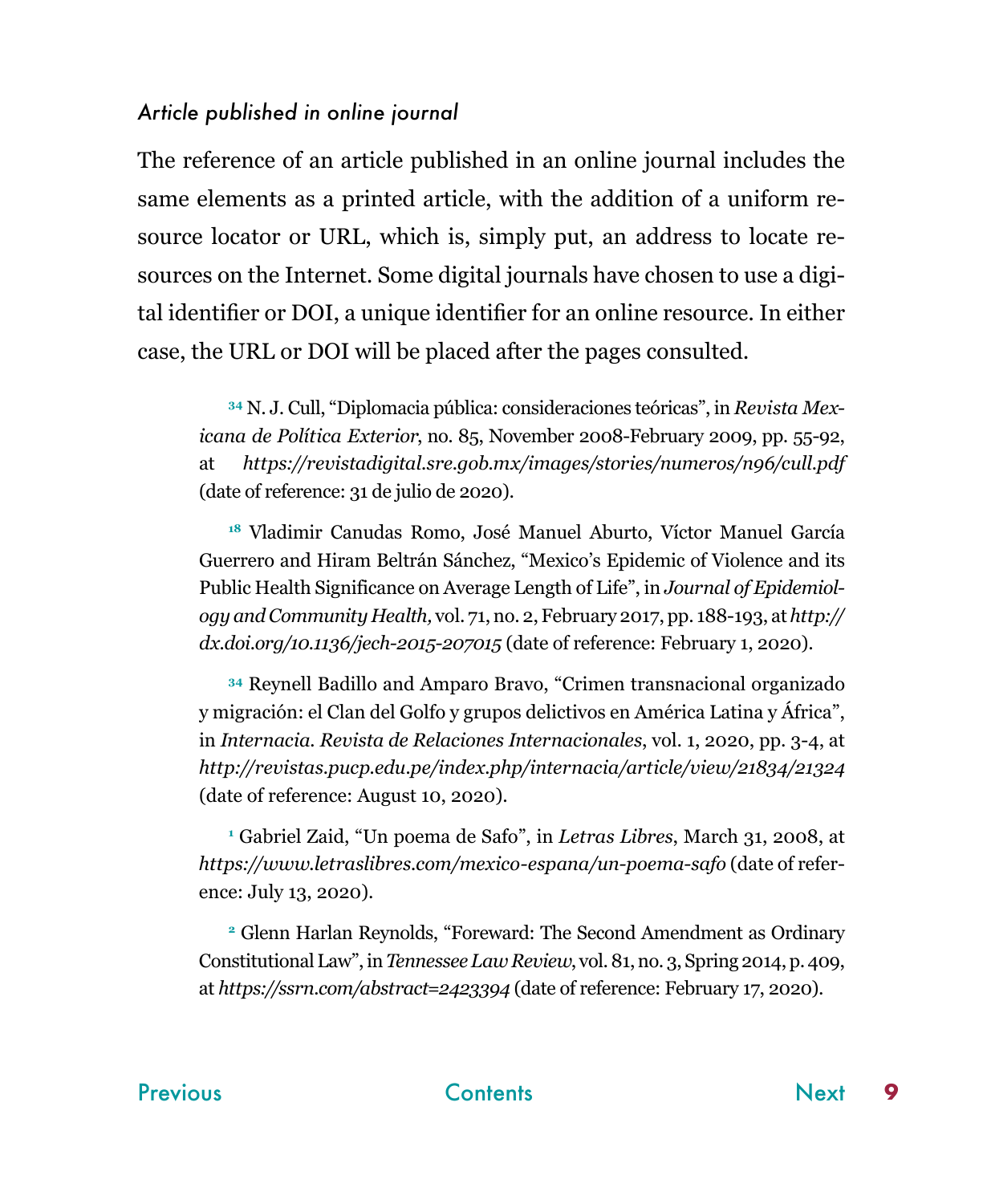#### <span id="page-9-0"></span>*Article published on a website*

**3** Chelsea Parsons and Eugenio Weigend Vargas, "Beyond Our Borders: How Weak U.S. Gun Laws Contribute to Violent Crime Abroad", in Center for American Progress, February 2, 2018, at *https://www.americanprogress.org/issues/guns-crime/reports/2018/02/02/445659/beyond-our-borders/* (date of reference: February 2, 2020).

**<sup>6</sup>** "Texas Gun Laws", December 22, 2019, in *Laws*, at *https://gun.laws. com/state-gun-laws/texasgun-laws* (date of reference: March 27, 2020).

**<sup>9</sup>** Adrián Espinosa, "Ésta es la startup mexicana que brilla en SXSW", in *Forbes México*, March 11, 2017, available at *https://www.forbes.com.mx/ esta-la-startup-mexicana-brilla-sxsw/* (date of reference: Septiembre 1, 2019).

### **Reviews**

**<sup>3</sup>** Anayibe Ome Barahona, "Fiscalidad Ambiental, Responsabilidad Social y Desarrollo Sostenible En América Latina. Propuesta para Perú, de Gemma Patón García", in *European Review of Latin American and Caribbean Studies*, No. 104, July-December 2017, available at *https://www.jstor.org/ stable/90017769* (date of reference: January 23, 2020).

**<sup>5</sup>** Mauricio D. Aceves Torres, "México y la seguridad espacial en el siglo XXI, by María Cristina Rosas and Luis Ismael López", in *Foreign Affairs Latinoamerica*, March 20, 2020, available at *http://revistafal. com/mexico-y-la-seguridad-espacial-en-el-siglo-xxi/* (date of reference: July 28, 2020).

**<sup>8</sup>** Karla Sánchez, "Veneno en las venas", in *Letras Libres*, No. 260, August 2020, at *https://www.letraslibres.com/mexico/revista/veneno-en-lasvenas* (date of reference: August 3, 2020).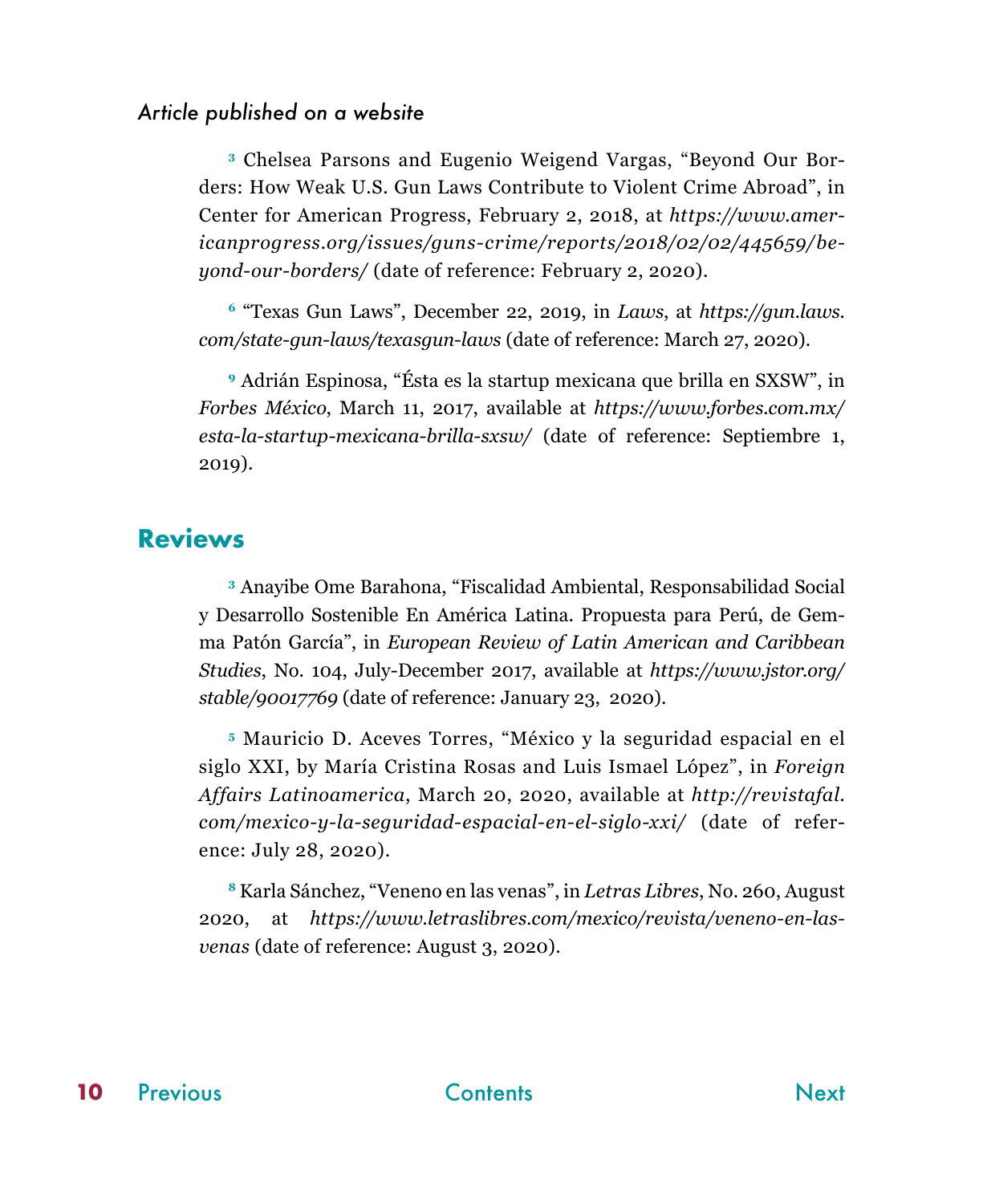# <span id="page-10-0"></span>**Printed and online newspaper**

This type of reference is made up by the following elements: Name of the author or authors, "Title of the article", *Title of the newspaper*, date of publication, page or pages consulted, at, electronic address where the newspaper can be located (date of reference: ).

**<sup>4</sup>** Max Fisher, "Reopenings Mark a New Phase: Global 'Trialand-Error' Played Out in Lives", *The New York Times*, May 7, 2020.

**<sup>11</sup>** María Eugenia Casar Pérez, "Cinco años de la Amexcid contribuyendo al desarrollo global", *Excélsior*, October 3, 2016.

**1** Fabián Medina, "Hacia un mapa del flujo ilícito de las armas a las zonas de mayor violencia (I de IV)", *Milenio*, February 3, 2020, at *https://www. milenio.com/opinion/fabian-medina/columna-fabian-medina/mapa-flujo-ilicito-armas-zonas-violenci* (date of reference: March 12, 2020).

**23** Kishore Mahbubani, "End of Whose History?", *The New York Times,* November 11, 2009, at *http://www.nytimes.com/2009/11/12/ opinion/12iht-edmahbubani.html?\_r=1&ref=global* (date of reference: October 10, 2011).

**<sup>40</sup>** H. A. Kissinger, "The Chance of a New World Order", *The New York Times*, January 12, 2009, at *http://www.nytimes.com/2009/01/12/opinion/ 12iht-edkissinger.1.19281915.html* (date of reference: October 10, 2019).

# **Thesis**

**14** Ritzmann, R. E., *The snapping mechanism of Alpheid Shrimp* [PhD thesis], Charlottesville, University of Virginia, 1974, p. 24.

**64** Reynaldo Y. Ortega, *Building Democracy. Political Parties and Democratization in Spain and Mexico* [thesis], New York, Columbia University, 2004, pp. 87-98.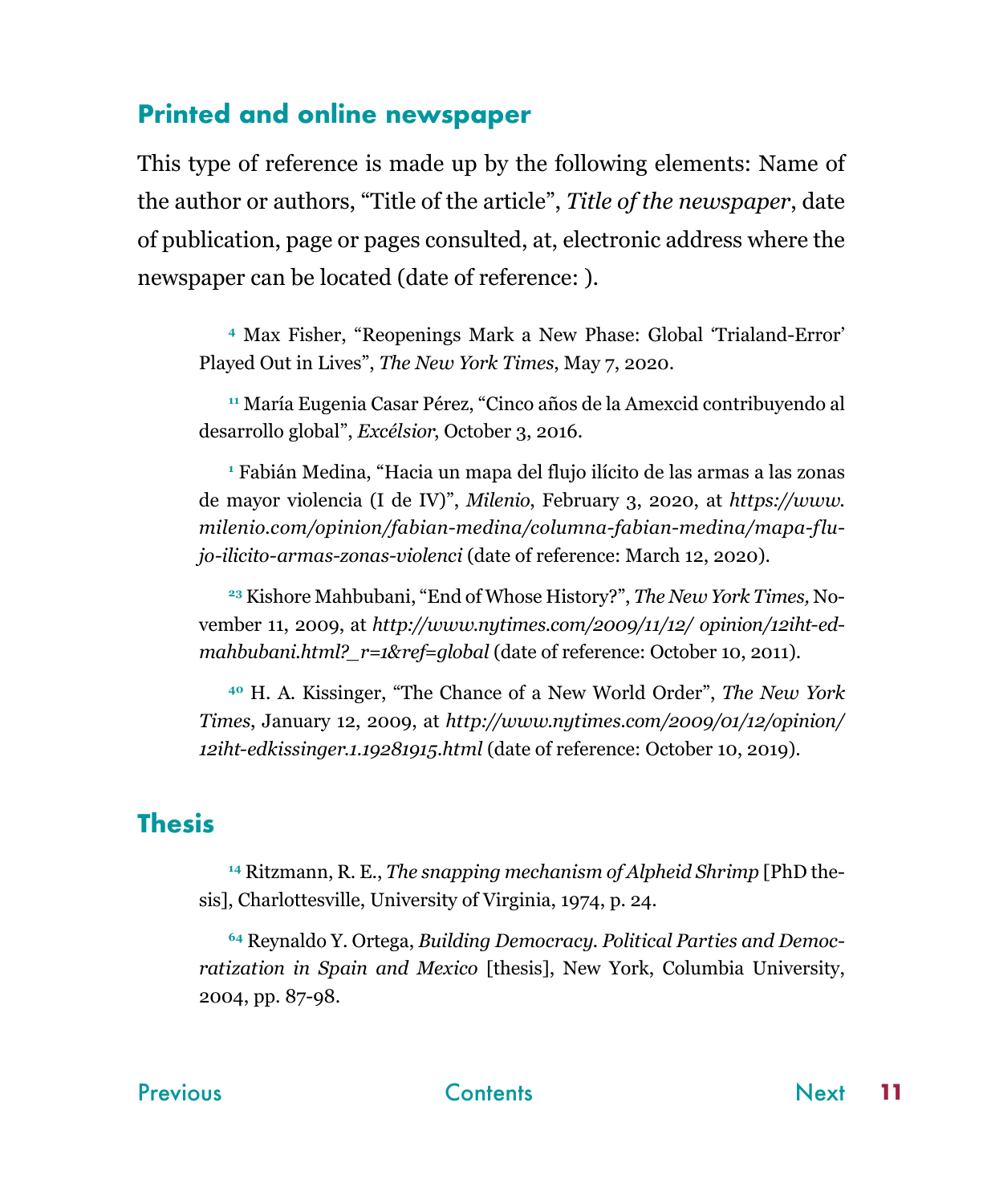# <span id="page-11-0"></span>**Conferences, congress proceedings and paper**

**46** María Teresa Echenique, Milagros Aleza y María José Martínez (eds.), *Actas del Primer Congreso de Historia de la Lengua Española en América y España (noviembre de 1994-febrero de 1995)*, Valencia, Universitat de Valencia-Hispanic Philology Department, 1995, p. 565.

**<sup>43</sup>**Juan J. Carreras, "Composiciones del Magnificat de Luis Serra", in Emilio Casares Rodicio, Ismael Fernández de la Cuesta y José López-Calo (eds.), *España en la música de Occidente: Actas del Congreso Internacional celebrado en Salamanca (29 de octubre-5 de noviembre de 1985)*, Vol. II, Madrid, Ministry of Culture-The National Institute of Performing Arts and Music, 1987, pp. 125-127.

# **Encyclopedias and encyclopedia chapters**

**<sup>2</sup>** *Diccionario enciclopédico Salvat*, vol. 5, Barcelona, Salvat, 1970, p. 157, Table "Federación".

**<sup>14</sup>** William A. Hazeltine, "AIDS", in *The Encyclopedia Americana*, vol. 1, Danbury, Grolier, 1990, pp. 365-366.

# **Other resources**

#### *Films*

The films are considered as collective works and, therefore, no single author is mentioned in the reference. Only the title, place of production and year of publication are considered; the persons responsible and data considered relevant are also included.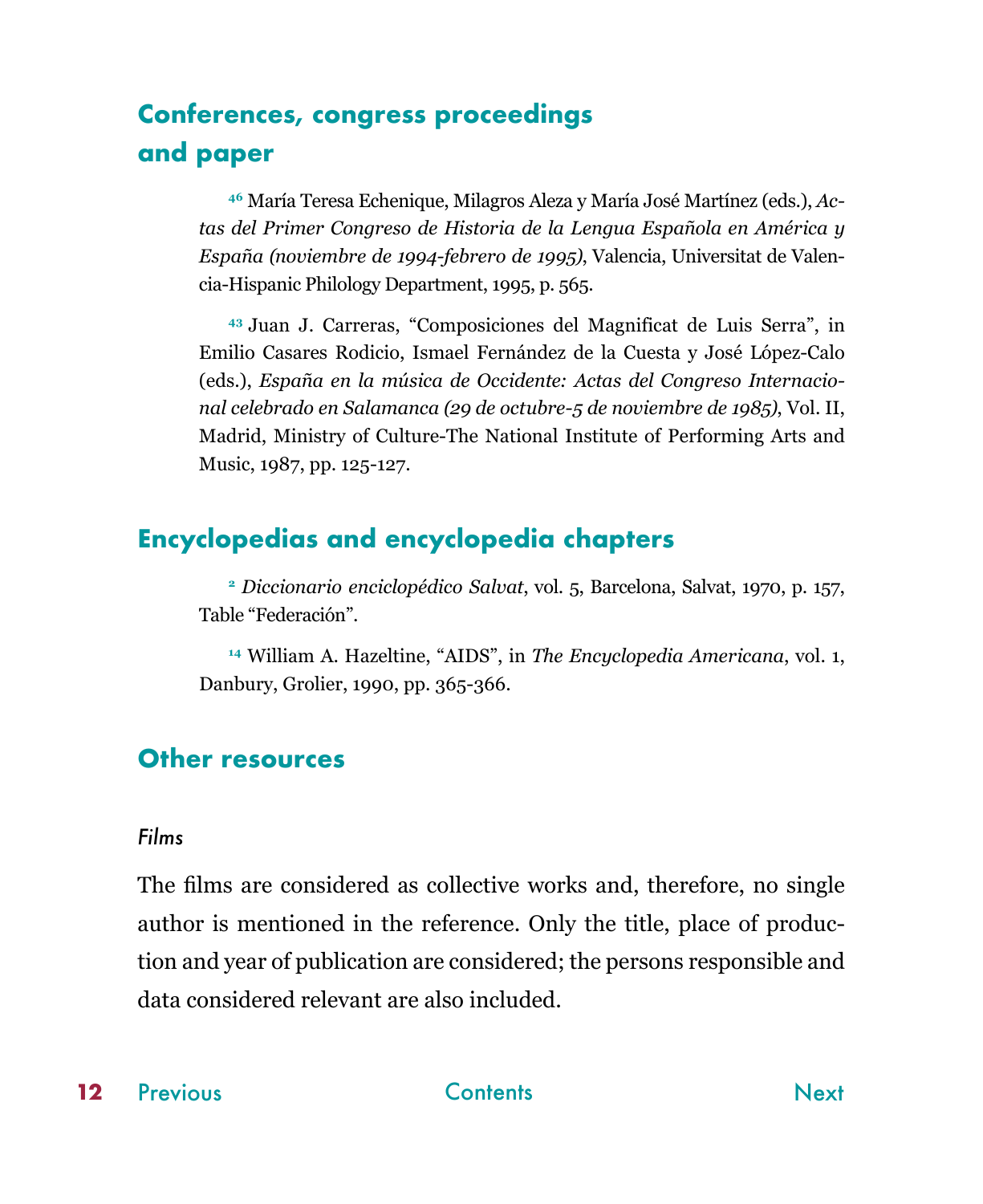<span id="page-12-0"></span>**<sup>2</sup>** *Lost in Translation* [film] (directed by Sofia Coppola), United States and Japan, American Zoetrope y Tohokushinsha Film, 2003.

**<sup>34</sup>** *The Empire Strikes Back* [film] (directed by Irvin Kershner), United States, 20th Century Fox (Star Wars, episode V), 1980.

**<sup>89</sup>** *Spartacus* [film] (directed by Stanley Kubrick, music Alex North; screenplay Dalton Trumbo, produced by Edward Lewis, starring Kirk Douglas, Laurence Olivier, Jean Simmons), United States, Universal, 1960, 184 min.

#### *Screenplay*

**<sup>2</sup>** Isabel Coixet, *My Life Without Me* [*Mi vida sin mí*] [screenplay], Madrid, Ocho y Medio (Espiral, 35), 2003, bilingual edition Spanish and English.

#### *Series or chapter of series*

**<sup>3</sup>** *Friends*, Season 10, ep. 1, "The One After Joey and Rachel Kiss" (directed by Kevin Bright, screenplay David Crane, Marta Kauffman, Andrew Reich and Ted Cohen, starring Jennifer Aniston, Courteney Cox, Matt LeBlanc), NBC, September 25, 2003.

**<sup>9</sup>** *Inside No. 9*, Season 3, ep. 5, "Diddle Diddle Dumpling" (directed by Guillem Morales), BBC, March 14, 2017.

#### *Works of art*

**<sup>4</sup>**Merry-Joseph Blondel, *Venus healing Aeneas*, oil on canvas, 127 x 96 cm, 1805-1810, The Prado Museum, Room 075.

**<sup>31</sup>** Gustav Klimt, *The Kiss*, oil on canvas, 180 x 180 cm, 1907-1908, Belvedere Gallery.

**<sup>56</sup>** Jorge Marín, *El anuncio*, litograph, 100 x 78 cm, 2015, Payment in Kind Collection-SRE.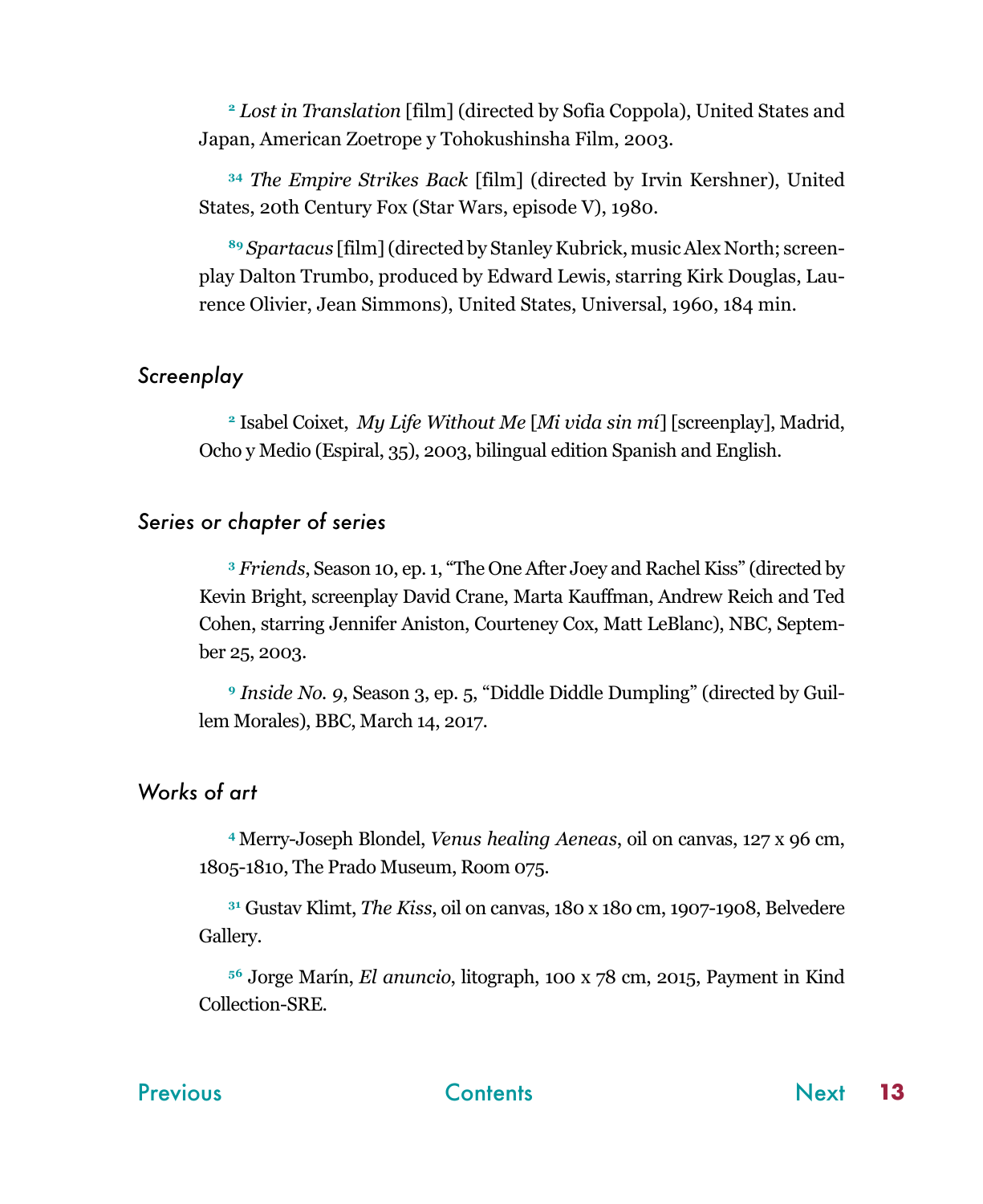#### <span id="page-13-0"></span>*Interviews*

In the case of interviews, the interviewee takes the place of the author. There are several ways to reference an interview, because some have been published and have a title, and others have not. The reference of a published interview includes the name of the interviewee, *Title of the journal or magazine*", interview by, name of interviewer, in, and then the reference of the resource where the interview was published. In the case of an unpublished interview, the reference includes the name of the interviewee, interview of, name of interviewer, place of the interview or means by which the interview was conducted, date.

**<sup>3</sup>** Jorge Herralde, interview by Antón Castro, in *Letras Libres*, October 1st, 2019.

**5** Sergei Ryabkov, "Entender a Rusia como actor global", interview by Edgar Rebollar Sáenz, in *Revista Mexicana de Política Exterior*, No. 115, January-April, 2019.

**7** Joseph Nye Jr., "El poder en el siglo XXI", interview by César Villanueva Rivas, in *Revista Mexicana de Política Exterior*, No. 111, September-December, 2017, at *https://revistadigital.sre.gob.mx/images/stories/numeros/n111/ entrevistanye.pdf* (date of reference: July 23, 2020).

**<sup>13</sup>** Barack Obama, interview by Michael Gordon and Jeff Zeleny, October 31, 2007.

#### *Twitter*

A reference to a tweet consists of the name of the person or group,  $(Quser)$ , "As a title you can write down the first 20 words", date of pub-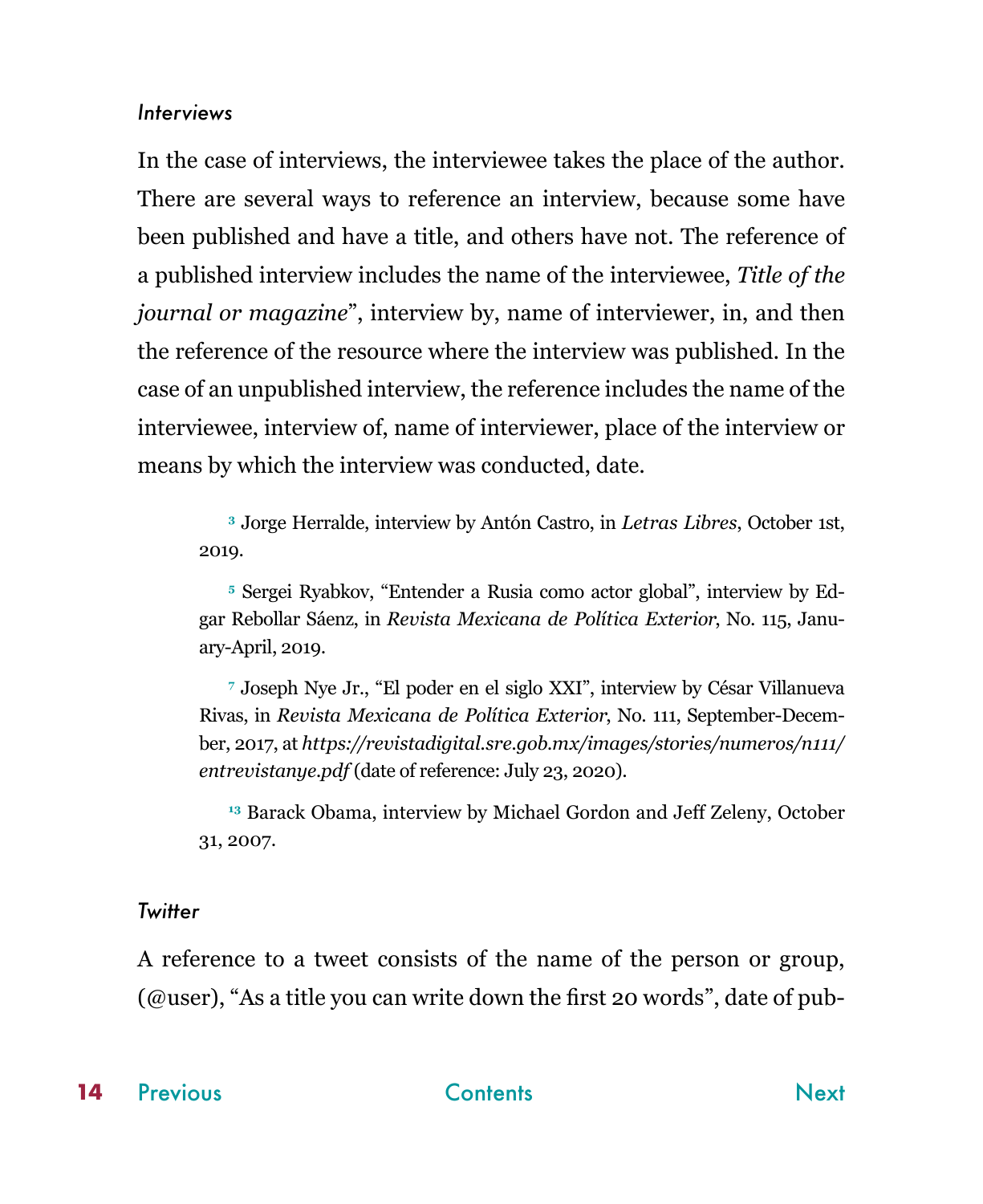<span id="page-14-0"></span>lication, time of publication, on Twitter, at, the address where the tweet is located (date of reference: day, month and year). A hashtag, an emoji or a URL count as one word.

**<sup>2</sup>** Enrique Peña Nieto (@epn), "I've said time and again, Mr. Trump: Mexico won't pay for any wall.", September 1st, 2016, 12:06, in Twitter, at *https://twitter. com/EPN/status/771423919978913792* (date of reference: May 9, 2018).

**<sup>20</sup>** Twiplomacy (@Twiplomacy), "Digital Diplomacy Moments of 2016", December 16, 2016, 02:02, in Twitter, at *https://twitter.com/i/ moments/809444301428183040* (date of reference: November 26, 2017).

**<sup>24</sup>** Canada at NATO (@CanadaNato), "Geography Can Be Tough. Here's a Guide for Russian Soldiers Who Keep Getting Lost & 'Accidentally' Entering #Ukraine pic.twitter.com/RF3H4IXGSp", August 28, 2014, 10:27, in Twitter, at *https://twitter.com/CanadaNATO/statuses/504651534198927361* (date of reference: March 23, 2018).

### *Facebook*

A Facebook post reference is similar to a tweet. The reference consists of: name of the person or group (user), "Content of the post between quotation marks of maximum 20 words and hashtags", date of publication, in Facebook, at, the electronic address of the post (date of reference: month day, year).

**<sup>34</sup>** Centro Alemán de Información para Latinoamérica (@Alemaniaparati), "The willingness to consume in Germay is recovering after the sharp drop recorded", August 3, 2020, 18:30, in Facebook, *https://m.facebook.com/ Alemaniaparati/photos/a.269924893053275/3179796908732711/?type=& souce=48* (date of reference: August 6, 2020).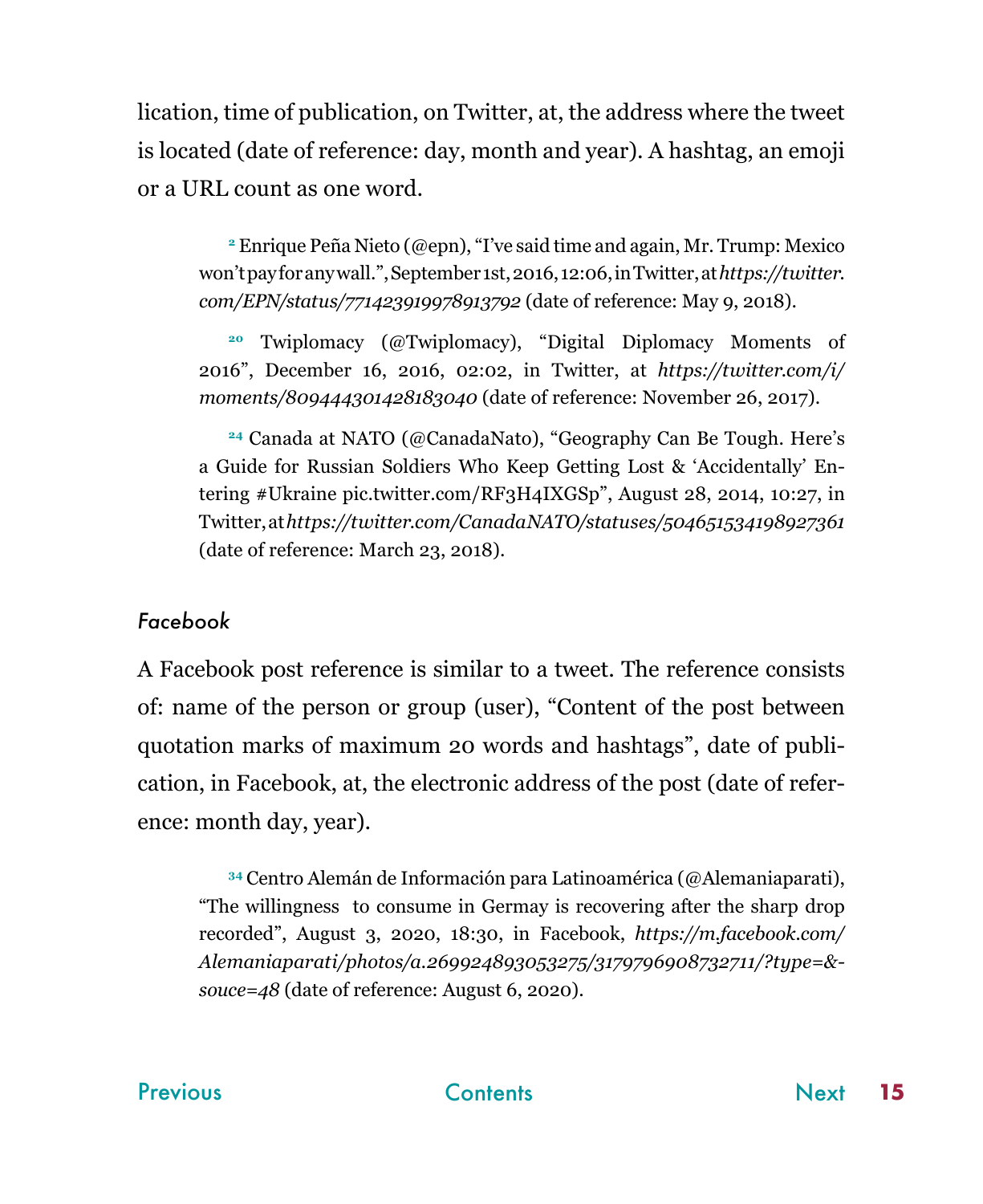<span id="page-15-0"></span>**<sup>2</sup>** U.S. Embassy Mexico City (@mexico.usembassy), "The United States' close relationship with Mexico continues to grow and thrive, says President Trump", July 18, 2020, 10:12, in Facebook, at *https://m.facebook.com/mexico. usembassy/photos/a.122647899189/10158506891349190/?type=3& source=48* (date of reference: August 6, 2020).

#### *YouTube*

**<sup>23</sup>** Milenio, "Detener tráfico de armas sería la mejor contribución de E.U. a México: Ebrard", in YouTube, October 25, 2019, en *https://www.youtube.com/ watch?v=MIonLDvx-xc&feature=youtu.be* (date of reference: April 7, 2020).

#### *Podcast*

In the case of a podcast, you must take into account the different people who may be involved: presenters or hosts, guests, editors, recording, editing and production, among others, who may take the author's place. Generally, the reference includes the following data: author or guest or presenter or conductor, "Title of the podcast, if any" [podcast], in *Title of the podcast site*, place of broadcast or production, broadcasting or producer, date of publication, in, electronic address of the information.

**<sup>34</sup>** Marcela Celorio Mancera (guest), "La agenda de México en la ONU para 2020", in *Las Relaciones Internacionales de México* [podcast], Mexico, Ministry of Foreign Affairs-Matías Romero Institute, January 21, 2020, at *https:// soundcloud.com/imatiasromero/la-agenda-de-mexico-en-la-organizacionde-las-naciones-unidas-para-2020/* (date of reference: August 10, 2020).

**23** Jorge Carrión (host), "El tiempo acelerado", in *Solaris. Ensayos sonoros*, [podcast], Season 1, chapter 1, Madrid, Podium Podcast, Juny 24, 2020, at *https://www. podiumpodcast.com/solaris/temporada-1/* (date of reference: August 11, 2020).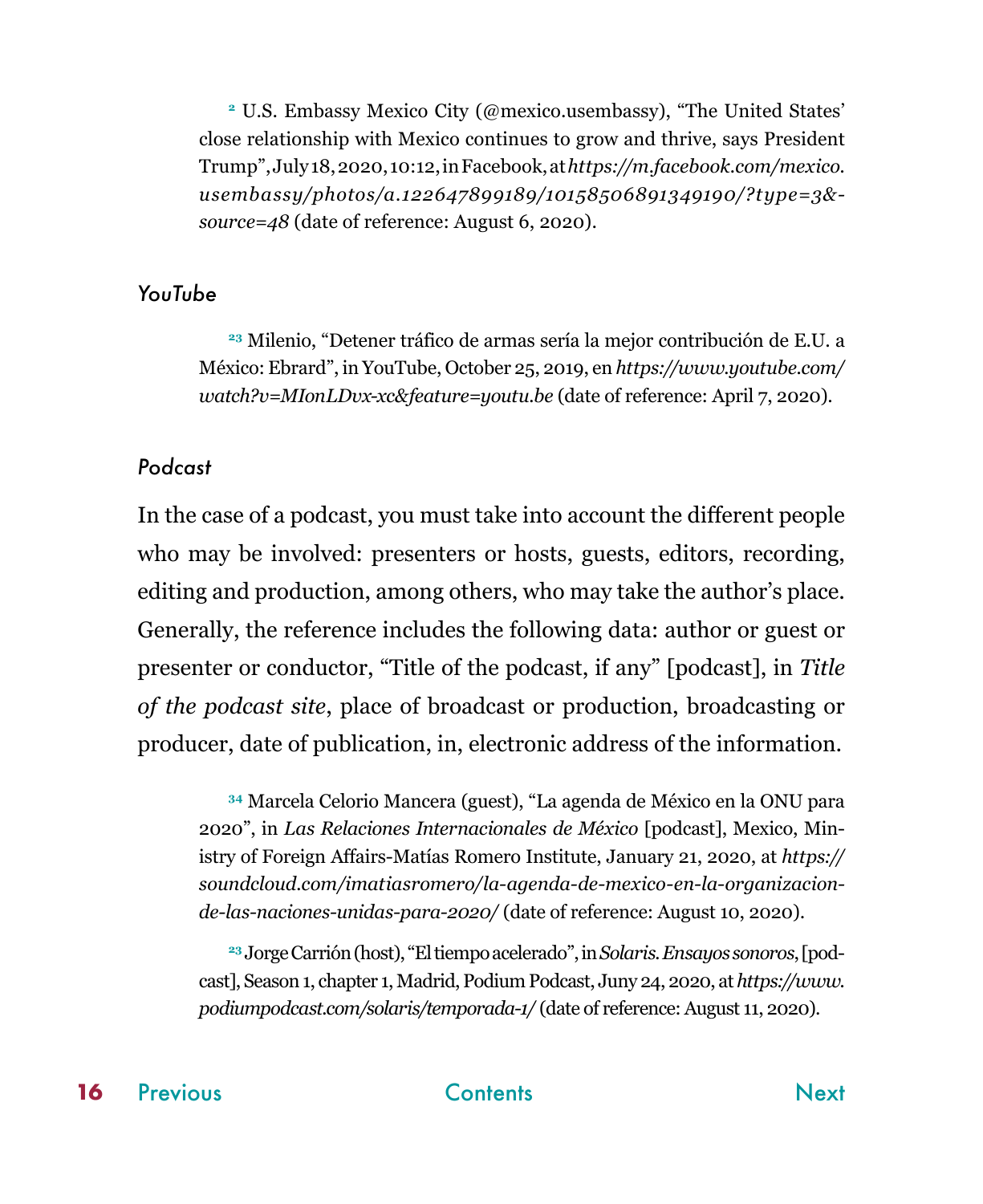<span id="page-16-0"></span>In some cases, guests and presenters speak at the same time:

**<sup>3</sup>** Helen Berents, Constance Duncombe and Stefanie Fishel, "The Politics of Violent Images", in *Undercurrents* [podcast] (Agnes Frimston and Ben Horton, hosts), episode 63, London, Chatham House, at *https://undercurrents.libsyn.com/episode-63-the-politics-of-violent-images*

#### *Blog*

**<sup>23</sup>**Jessica Puebla, "Empatía", in Blog de los Jóvenes, April 14, 2019, at *https:// blog.revistadelauniversidad.mx/empatia/* (date of reference: August 11, 2020).

**<sup>4</sup>** Jesús A. Núñez Valverde, "¿Dónde están las líneas rojas?", in Elcano Blog, October 8, 2018, at *https://blog.realinstitutoelcano.org/donde-estan-las-lineas-rojas/* (date of reference: August 11, 2020).

**14** Carlos Sanz Díaz, "La controversia Hohenzollern", in Historia y Relaciones Internacionales [blog], Madrid, Fundación para el Conocimiento madri+d, Juny 5, 2020, at *http://www.madrimasd.org/blogs/Historia\_ RRII/* (date of reference: August 11, 2020).

# **Legal resources**

### *Political Constitutions*

The reference of a Political Constitution is made of the official name of the Constitution, the specific article cited, the date of promulgation in the official gazette (abbreviation of the country).

**<sup>5</sup>** Political Constitution of the United Mexican States, which reforms that of February 5, 1857 (last reform of May 8, 2020), in *Official Gazette of the Federation* (*DOF*), February 5, 1917, pp. 149-151 (Mex.).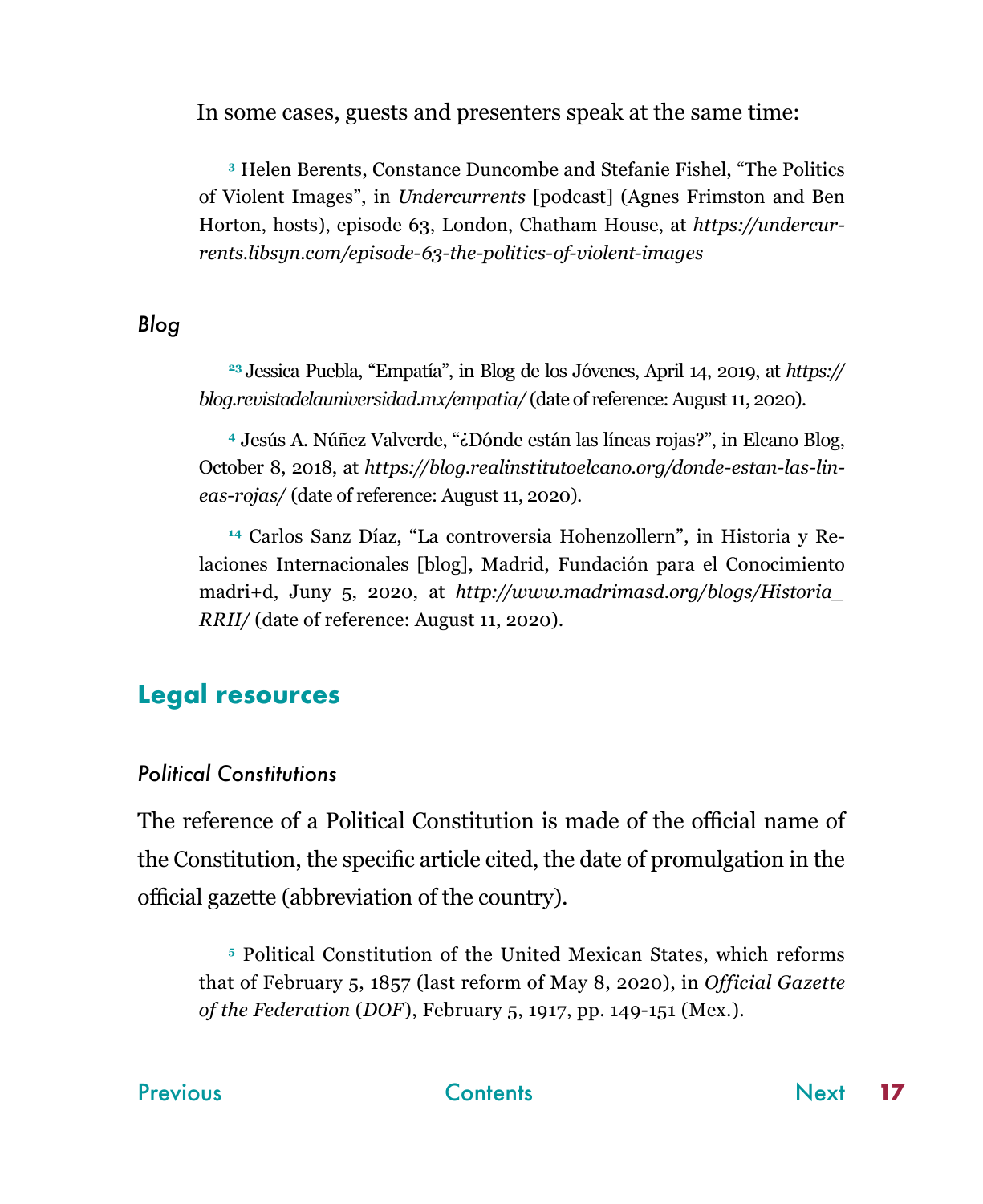<span id="page-17-0"></span>**<sup>8</sup>** Spanish Constitution, in *Boletín Oficial del Estado*, December 29, 1978, No. 311, pp. 29313 a 29424 (Esp.).

**<sup>78</sup>** Political Constitution of the Spanish Monarchy, March 19, 1812.

Today, the national constitutions are available in other media such as web pages or have been published under the signature of a publishing house or government office, so their reference should consider the reference areas of printed or electronic resources, as appropriate:

**<sup>5</sup>** *Basic Law for the Federal Republic of Germany, May 23, 1949, last ammended on March 28 2019*, translated by Professor Christian Tomuschat, Professor David P. Currie, Professor Donald P. Kommers and Raymond Kerr, in cooperation with the Language Service of the German Bundestag, Berlin, German Bundestag, 2019, available at *https://www.btg-bestellservice.de/pdf/80201000.pdf* (date of reference: August 6, 2020).

**<sup>8</sup>** "The Constitution of the United States", in National Archives, at *https://www.archives.gov/founding-docs/constitution* (date of reference: August 6, 2020).

#### *Codes, laws and decrees*

**<sup>9</sup>** Federal Civil Code (last reform of March 27, 2020), in *DOF*, May 26, July 14, August 3 and 31, 1928 (Mex.).

**<sup>56</sup>** Foreign Trade Law (last amendment dated December 21, 2006), in *DOF*, July 27, 1993 (Mex.).

**35** Decree amending Article 37 of the Political Constitution of the United Mexican States, in *DOF,* September 30, 2013 (Mex.).

**<sup>21</sup>** Decree amending Article 73, section XXIX-H of the Political Constitution of the United Mexican States, in *DOF*, December 4, 2006.

#### [Previous](#page-16-0) **[Contents](#page-1-0)** Contents [Next](#page-18-0)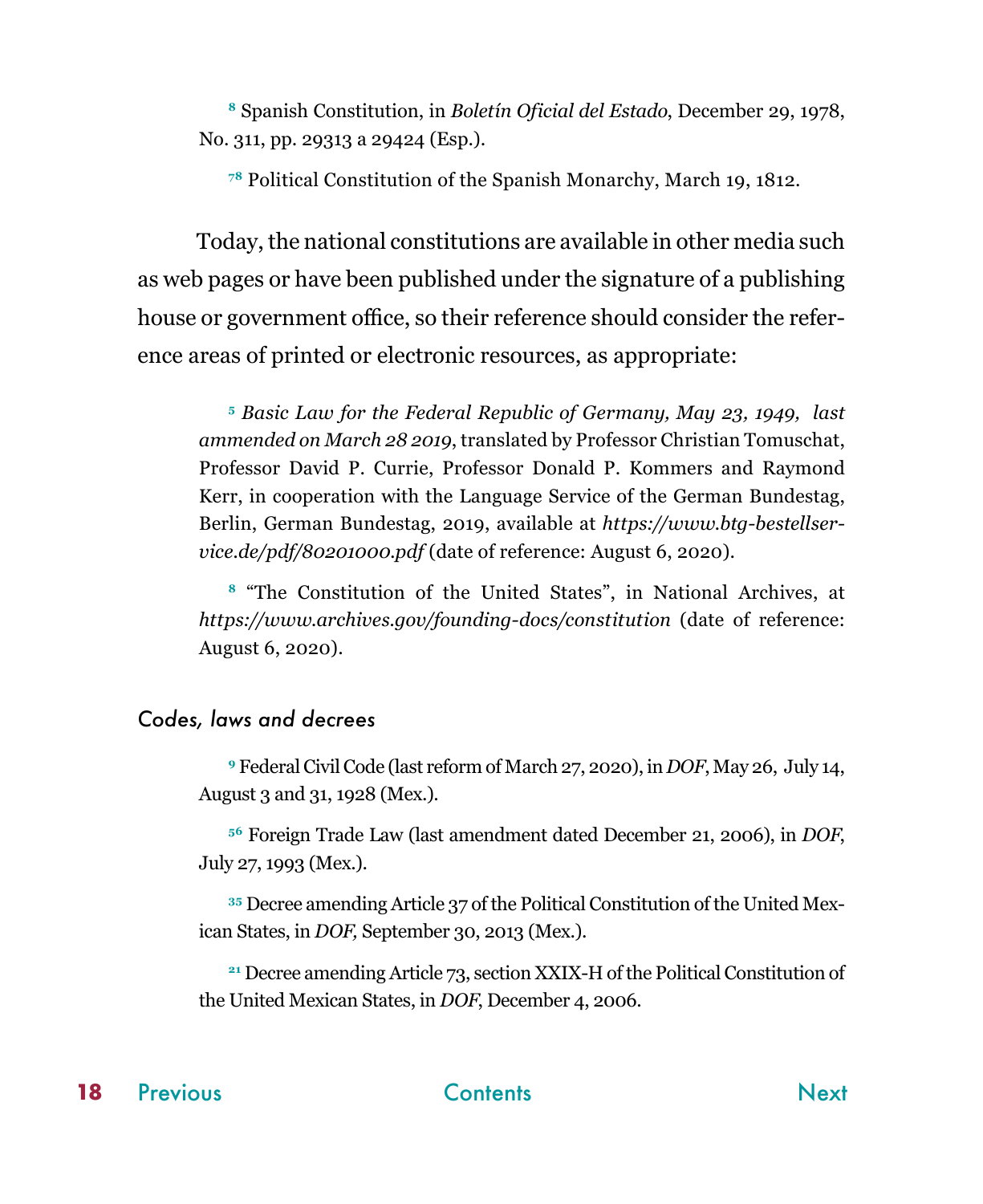<span id="page-18-0"></span>**<sup>22</sup>** Decree amending, adding and repealing various provisions of Articles 3, 31 and 73 of the Political Constitution of the United Mexican States with respect to education, en materia educativa, in *DOF*, May 15, 2019.

#### *Articles*

**<sup>36</sup>** Political Constitution of the United Mexican States, which reforms that of February 5, 1857 (last reform of May 8, 2020), Article 30, paragraph I, in *DOF*, February 5, 1917 (Mex.).

**<sup>24</sup>** Código Nacional de Procedimientos Penales (last amended on January 22, 2020), Article 10, in *DOF*, March 5, 2014 (Mex.).

# **International legal resources**

#### *Treaties and other agreements*

The reference of agreements or treaties between two or three parties needs at least the full name of the agreement or treaty, date and article. Reference to multilateral treaties or conventions may include only the full name of the treaty or convention, date and article.

**<sup>34</sup>** Treaty of Friendship and Cooperation between the Kingdom of Spain and the Arab Republic of Egypt, signed at Cairo on February 5, 2008, in *Boletín Oficial del Estado*, July 13, 2009, No. 168, pp. 58622 to 58627 (Spain).

**<sup>4</sup>**Tourism Cooperation Agreement between the Mexican United States Government and the Republic of Colombia Government, Mexico City, December 7, 1998 (Mex.).

**<sup>2</sup>** Treaty o Friendship, Commerce and Navigation, U.S.-Japan, artículo X, 2 de abril de 1953, 4 UST 2063 (EUA).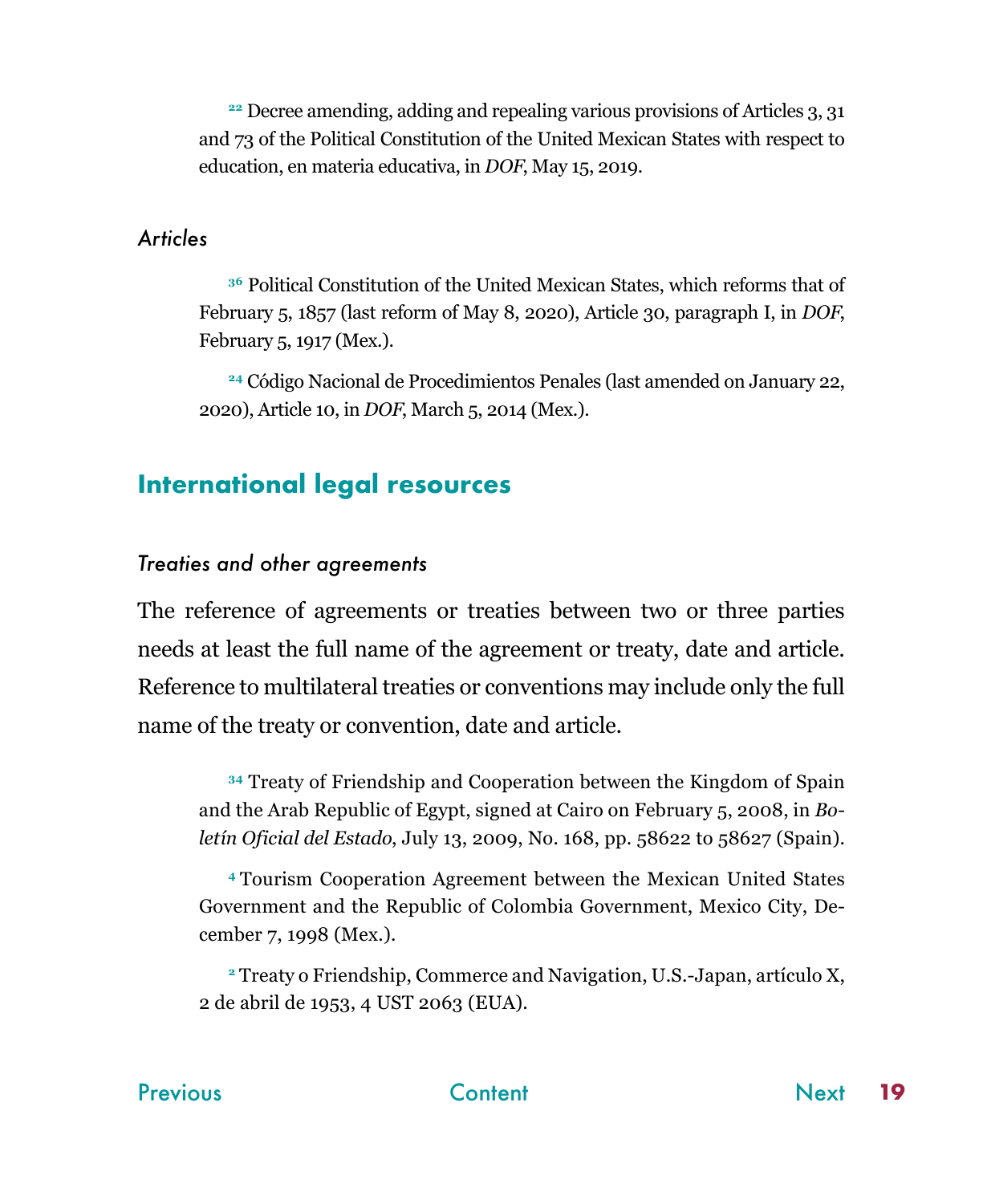<span id="page-19-0"></span>**54** Geneva Convention relative to the Treatment of Prisoners of War, Article 3, 12 August 1949.

**78** Statute of the International Tribunal for the Law of the Sea, 10 December 1982, 1833 UNTS 561.

Treaties or conventions can also be consulted in digital repositories, such as the United Nations. In this case, the reference includes the series and place where the resource is available..

**<sup>3</sup>** Convention on the Recognition and Enforcement of Foreign Arbitral Awards, New York, June 10, 1958, *Treaty Series*, vol. 330, No. 4739, p. 3, available at *https://treaties.un.org/doc/Treaties/1959/06/19590607%20 09-35%20PM/Ch\_XXII\_01p.pdf* (date of reference: August 7,2020).

**<sup>78</sup>** United Nations Convention on the Law of the Sea, December 10,1982, 1834 UNTS I-31363, available at *https://treaties.un.org/doc/Publication/ UNTS/Volume%201833/volume-1833-A-31363-English.pdf* (date of reference: August 7, 2020)

# **United Nations documents**

#### *Resolutions*

**<sup>13</sup>** UN General Assembly, "Assistance to States for curbing the illicit traffic in small arms and collecting them,"  $A/RES/49/75$ , 15 December 1994, pp. 12-13, available at *https://undocs.org/en/A/RES/49/75* (date of reference: February 21, 2020).

**<sup>14</sup>** UN General Assembly and Security Council, "Supplement to 'An Agenda for Peace': Position Paper of the Secretary-General on the Occasion of the Fiftieth Anniversary of the United Nations," A/50/60 and S/1995/1, January 25, 1995,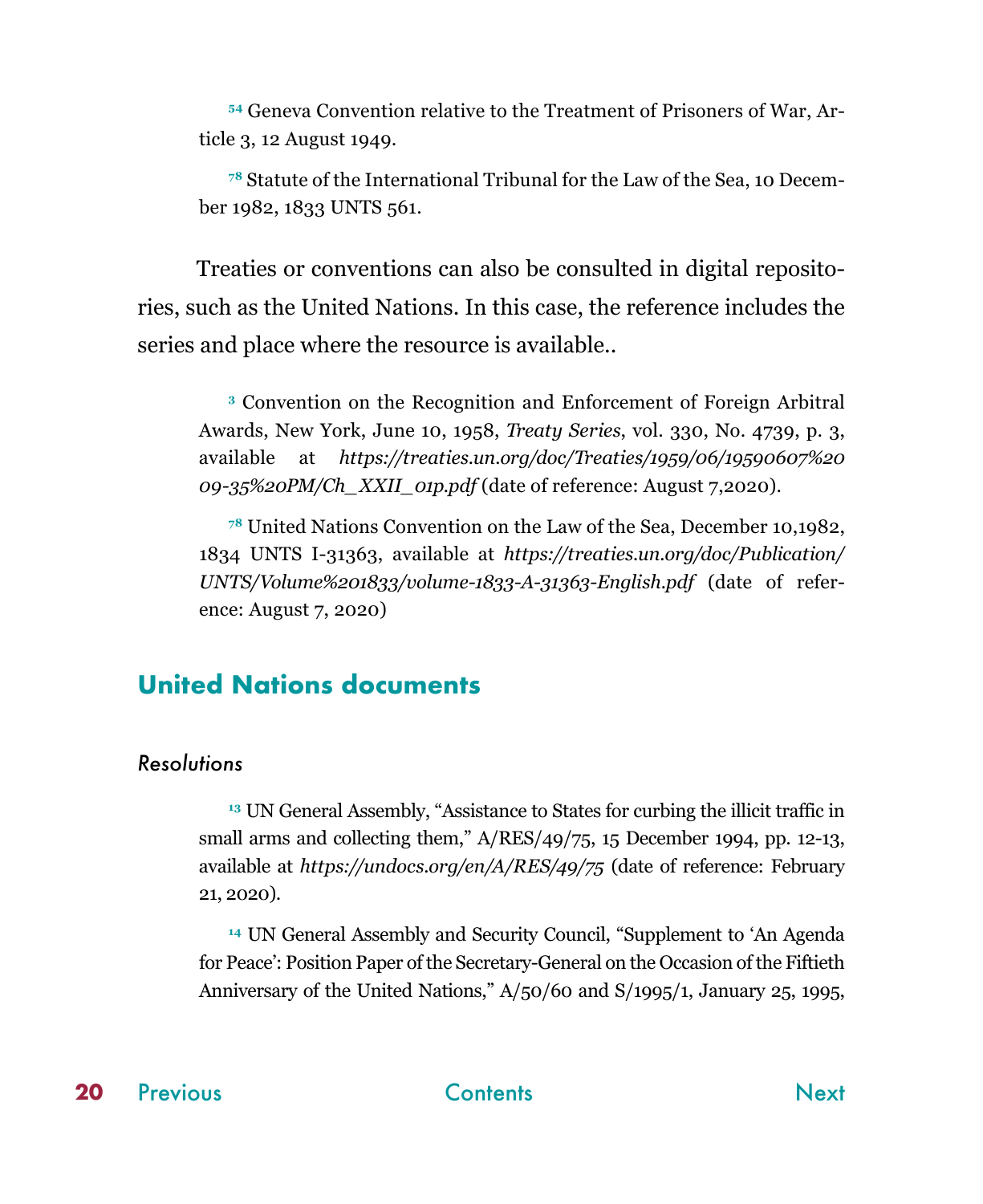<span id="page-20-0"></span>paras. 60-62, available at *https://digitallibrary.un.org/record/168325* (date of reference: March 10, 2020).

**1** Security Council, "Small Arms and Light Weapons. Report of the Secretary-General," S/2017/1025, December 6, 2017.

**<sup>36</sup>** United Nations High Commissioner for Human Rights, "Human rights and the regulation of the acquisition, possession and use of firearms by civilians", A/HRC/32/21, 15 April 2016.

**<sup>5</sup>** General Assembly, "The rule of law at the national and international levels," A/RES/67/97, December 14, 2012, at *https://undocs.org/A/ RES/67/97* (date of reference: August 6, 2020).

#### *Other official United Nations documents*

**<sup>6</sup>** Security Council, "Note by the President of the Security Council", S/2010/507, 26 July 2010.

**8** General Assembly, "Situation of Human Rights in the Democratic People's Republic of Korea: Report of the Secretary-General", A/63/332, 26 August 2008, available at *https://undocs.org/en/A/63/332* (date of reference: August 6, 2020).

**<sup>11</sup>**UN General Assembly, "Report of the Third United Nations Conference to Review Progress Made in the Implementation of the Programme of Action to Prevent, Combat and Eradicate the Illicit Trade in Small Arms and Light Weapons in All Its Aspects," A/CONF.192/2018/RC/3, July 6, 2018..

#### *Press releases*

**34** UN-Department of Public Information, "Calling on LRA to Stop All Attacks, Security Council Calls for Regional Strategy in Central Africa," press release, SC/11018, 29 May 2013, available at *http://www.un.org/press/ en/2013/sc11018.doc.htm* (Date of reference: August 7, 2020).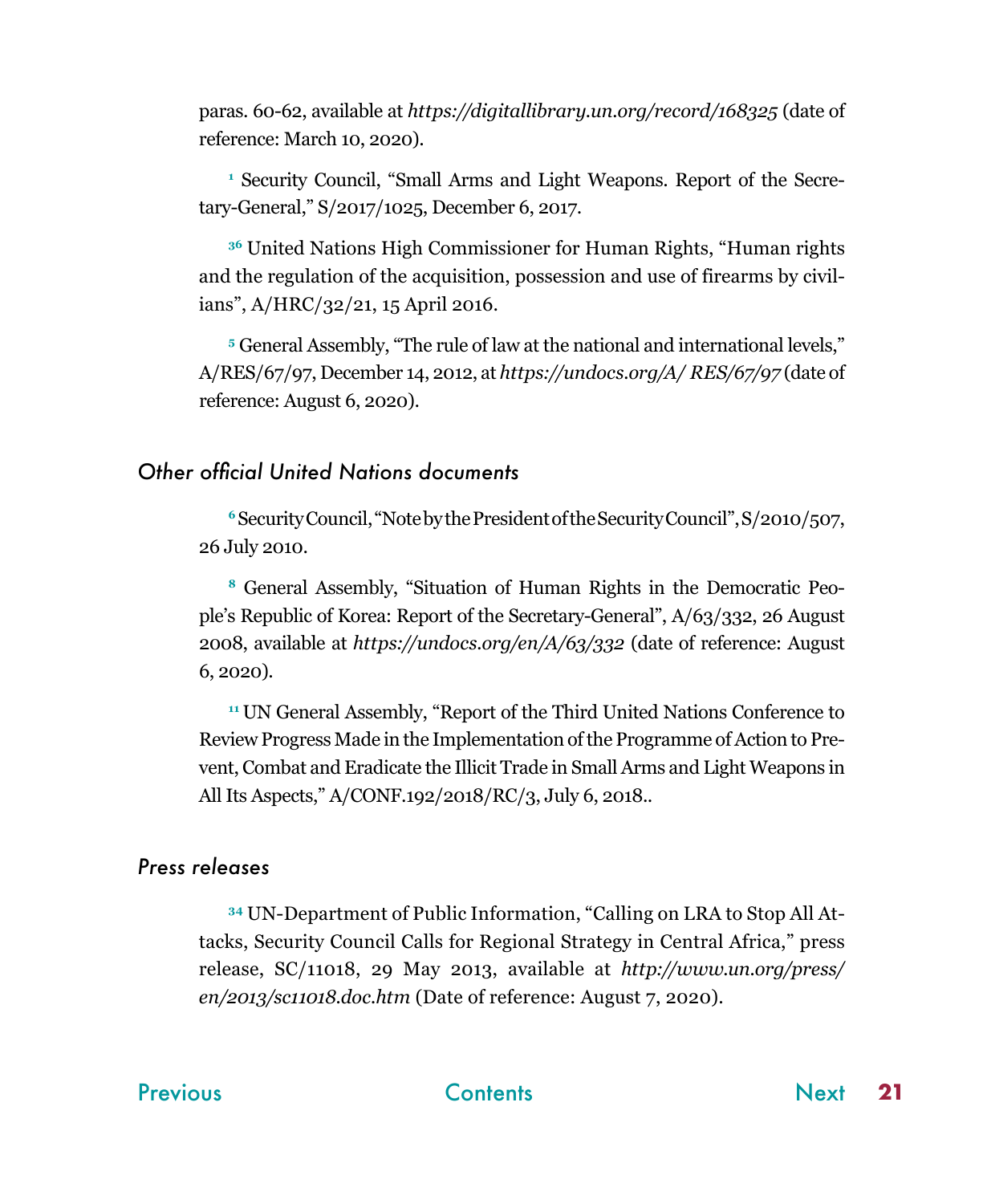# <span id="page-21-0"></span>**Abbreviations in footnotes**

In the references at the bottom of the page, the elements to be cited are as follows: first the name of the author and then the surname, without abbreviating them, followed by the other elements of the resource to be cited. When a work or resource is cited for the first time, the reference is written according to the examples shown. For example:

**8** Alan S. Alexandroff y Andrew F. Cooper (eds.), *Rising States, Rising Institutions: The Challenges of Global Governance*, Washington, D. C., Brookings Institution Press, 2010, p. 12.

If this same resource is cited again, in a non-consecutive note, the name of the author is abbreviated and the book title, place of publication, and publisher's name are replaced by the abbreviation op. cit. For example:

**<sup>12</sup>** A. S. Alexandroff y A. F. Cooper (eds.), *op. cit*., p. 46.

If this same work is cited in the following note, but with a different page reference, the names will be replaced by the abbreviation ibid., and the page number(s) will be specified.

**<sup>13</sup>** *Ibid.*, pp. 68-73.

But, if in this note both the same book and the same page are referenced, then we use:

**<sup>13</sup>** *Idem*.

**22**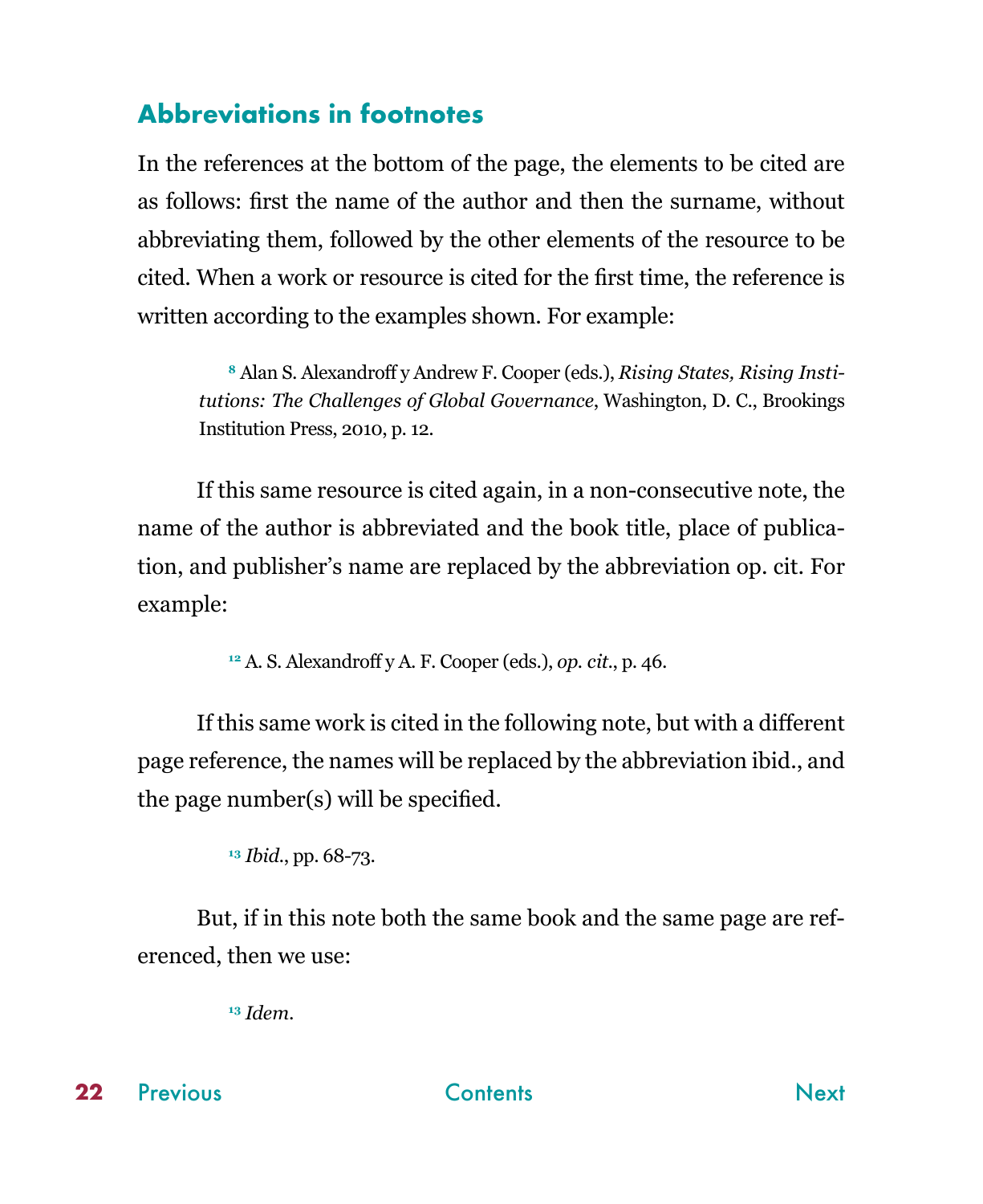<span id="page-22-0"></span>Example of all the above:

**<sup>1</sup>**Joel S. Migdal, *Estados débiles, Estados fuertes*, trans. L. Andrade Llanas and V. Schussheim, Mexico, Fondo de Cultura Económica (Umbrales), 2011, pp. 12-18.

**2** Alan S. Alexandroff y Andrew F. Cooper (eds.), *Rising States, Rising Institutions: The Challenges of Global Governance*, Washington, D. C., Brookings Institution Press, 2010, p. 12.

**<sup>3</sup>** J. S. Migdal, *op. cit.*, pp. 34-65.

**<sup>4</sup>** *Ibid*., p. 54.

**<sup>5</sup>** *Idem*.

**6** Sergei Ryabkov, "Entender a Rusia como actor global", interview with Edgar Rebollar Sáenz, in *Revista Mexicana de Política Exterior*, No. 115, January-April 2019, at *https://revistadigital.sre.gob.mx/images/stories/numeros/ n115/ryabkoventrevistarmpe115.pdf* (date of reference: July 23, 2020). J. S. Migdal, *op. cit.*, p. 34.

**7** S. Ryabkov, *op. cit*., p. 203.

**<sup>8</sup>** *Idem*.

# **Citations**

Textual quotations must be written between quotation marks and always related to their bibliographical reference by a consecutive superscript number. If the quotation is longer than five lines, the text quoted should be placed in a separate paragraph, with a left indentation of 1.5 cm. A short citation (highlighted in red) or a citation less than five lines length and its footnote (also in red) would look like this: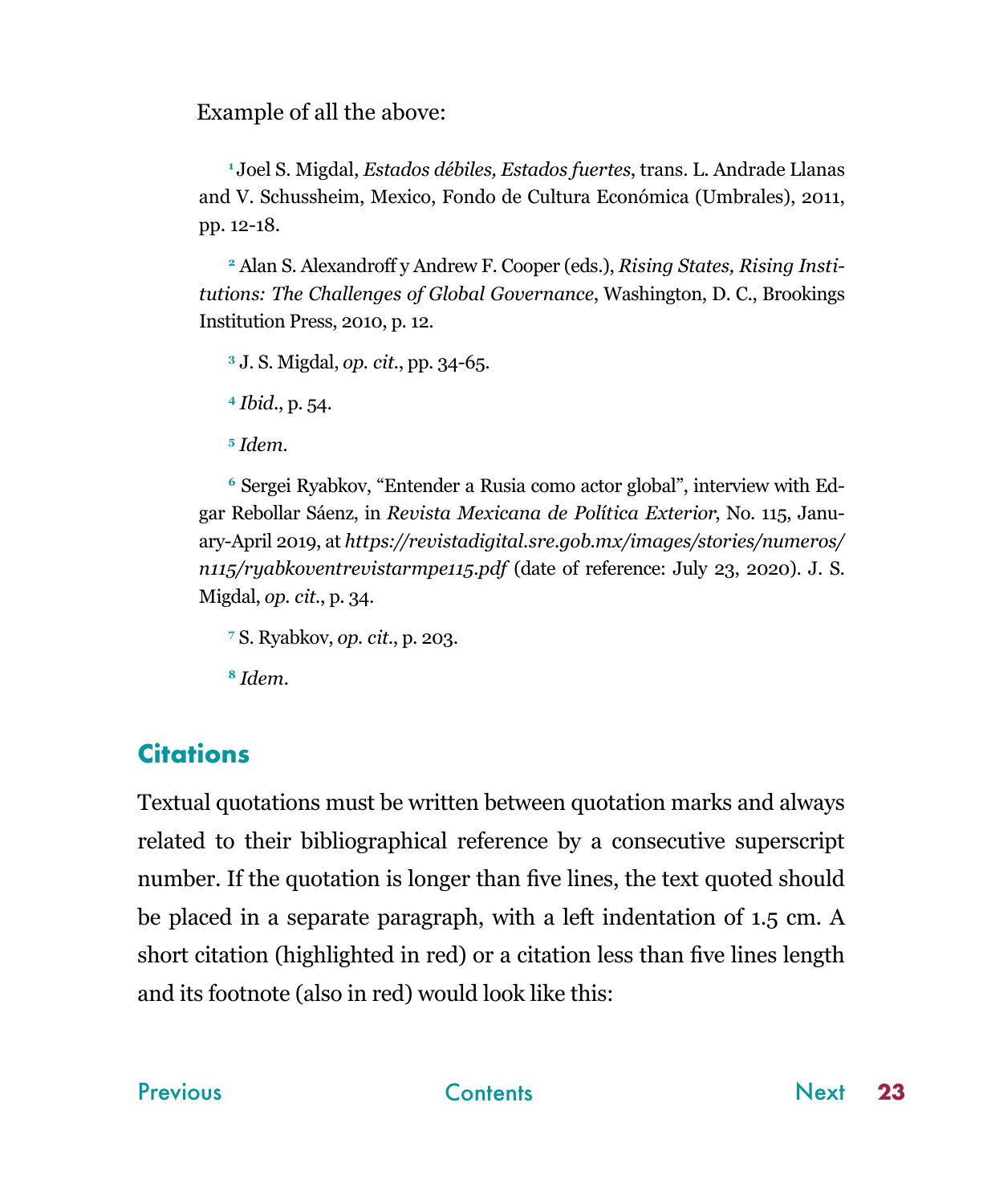<span id="page-23-0"></span>Tourism is now one of the main drivers of economic growth and job creation in Mexico. According to Sectur, this dynamism can only be sustained if we "forge ahead with efforts to improve connectivity, streamline migratory procedures, make our tourist destinations safer, and promote and finance the sector, and provided we continue to diversify the origin of tourists who come to Mexico".**<sup>9</sup>** Within the framework of the Coopera- tion Agreement for the Promotion of Tourism entered into by the SRE and Sectur, both ministries have agreed to promote Mexico's tourist attrac- tions and contribute to the country's social and economic development. In addition to the setting up of an office for the promotion of tourism at the SRE, a Tourism Diplomacy Board (CDT) was created to pool ef- forts to shore up Mexico's image on the international arena, as indicated by Chancellor Ebrard.

**<sup>9</sup>** Enrique de la Madrid Cordero, "Prólogo", in Coordinación de Asesores del Secretario de Turismo, *Nuestro turismo, el gran motor de la economía nacional*, Mexico, Ministry of Tourism, 2018, p. 12, available at http://sectur. michoacan.gob.mx/wp-content/uploads/2019/01/Turismo2040.pdf (date of reference: August 2, 2019).

A textual citation (highlighted in red) of more than five lines and its footnote (also in red) would look like this:

South by Southwest is a magnificent opportunity to do this, largely because of the influence it has on social media. As Corneliu Bjola says:.

By marginalising or even eliminating ways in which people do their work in a specific field of activity, new technologies create pervasive conditions for active and enduring resistance against them. On the other hand, by laying the groundwork for new economic or social opportunities, they also stimulate new thinking and innovative prac- tices that reinforce and sustain them in the long term.**<sup>20</sup>**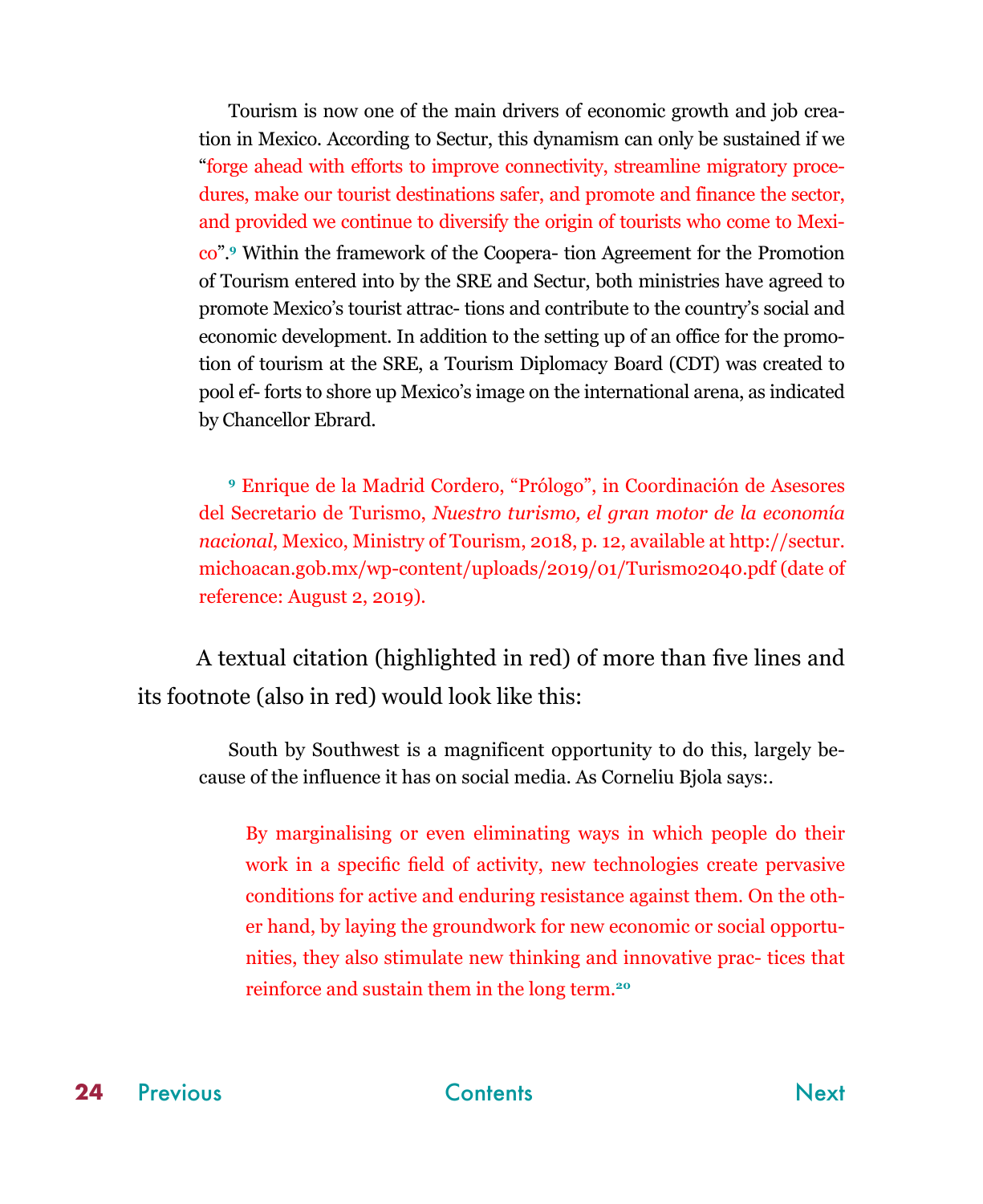<span id="page-24-0"></span>Hence, the importance of intergovernmental cooperation to the economic and cultural promotion of Mexico, spearheaded by entities like the recently created Tourism Diplomacy Council, which reports to the SRE, the Ministry of Culture and other public agencies such as the ministries of the Economy and Tourism, together with state and municipal governments.

**<sup>20</sup>** Corneliu Bjola, "Diplomacia digital 2.0: tendencias y resistencias", in *Revista Mexicana de Política Exterior*, No. 113, May-August 2013, p. 37.

It should be noted in this last quotation that the author uses brackets and suspension points [...] to indicate to his readers that he omitted a fragment of the original text.

# **Bibliography**

The bibliography is basically a list of bibliographical references, in alphabetical order according to the surnames of the authors, which is usually located at the end of a text. As in the bibliographic references at the foot of the page, the bibliography provides, in a schematic way, the necessary data to locate a resource or source. However, each entry in a bibliography begins with the surname(s) of the author(s). If there is more than one work by the same author, the entries are usually organized chronologically, according to the date of publication. An example of the above is presented below:

Bremmer, Ian, *Every Nation for Itself. Winners and Losers in a G-Zero World*, Nueva York, Portfolio/Penguin, 2012.

Bremmer, Ian, "Last One Standing", in *POLITICO Magazine*, Vol. 1, Issue 1, November 2013.

Bremmer, Ian, "Lost Legitimacy", in *Foreign Affairs*, November 18, 2013.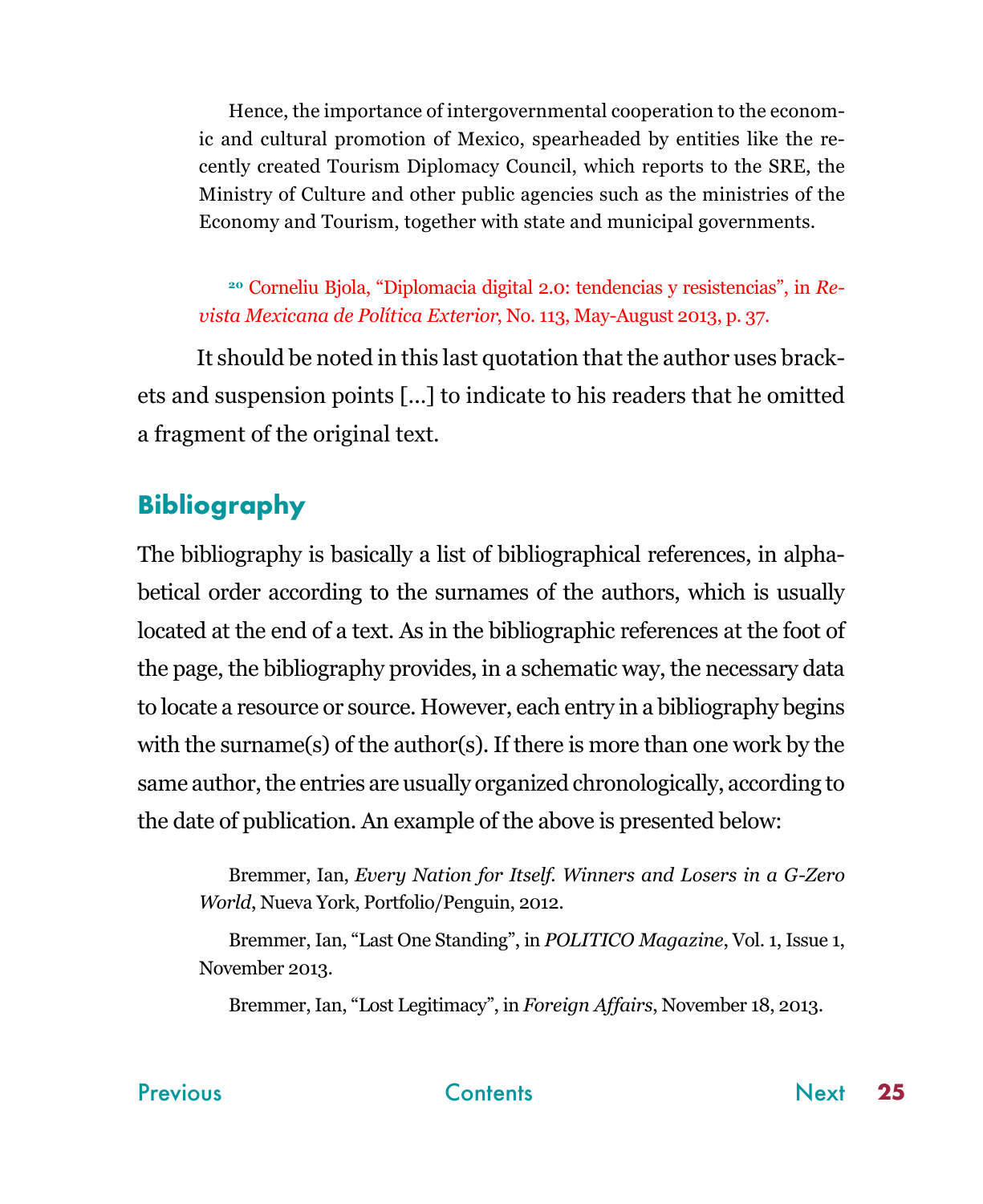<span id="page-25-0"></span>Bremmer, Ian and Nouriel Roubini, "A G-Zero World: The New Economic Club Will Produce Conflict, Not Cooperation", in *Foreign Affairs*, Vol. 90, No. 2, March-April 2011.

As seen in the example, even if an author's last name is repeated in consecutive entries, no last name is omitted. Likewise, if there is a co-authorship in the same author's entries, it is placed afterwards. Here is an example of a bibliography:

Altman, Roger C., "Globalization in Retreat: Further Geopolitical Consequences of the Financial Crisis", in *Foreign Affairs*, vol. 88, issue 4, July-August 2009 2009, pp. 2-7.

Bremmer, Ian, *Every Nation for Itself. Winners and Losers in a G-Zero World*, New York, Portfolio/Penguin, 2012.

Bremmer, Ian, "Last One Standing", in *POLITICO Magazine*, Vol. 1, issue 1, November 2013.

Bremmer, Ian, "Lost Legitimacy", in *Foreign Affairs*, November 18, 2013.

Bremmer, Ian and Nouriel Roubini, "A G-Zero World: The New Economic Club Will Produce Conflict, Not Cooperation", in *Foreign Affairs,* Vol. 90, issue 2, March-April 2011.

Canuto, Otaviano, "Lost in Transition", in Project Syndicate, 2 December 2013, at *https://www.project-syndicate.org/commentary/otaviano-canutoreevaluates-emerging-economies--growth-prospects?barrier=accesspaylog* (date of reference: 23 May 2014).

Cohen, Roger, "A Dangerous Interregnum", *The New York Times*, November 19, 2013.

Drezner, Daniel W., "The New New World Order", in *Foreign Affairs*, Vol., 86, No. 2, March-April 2007.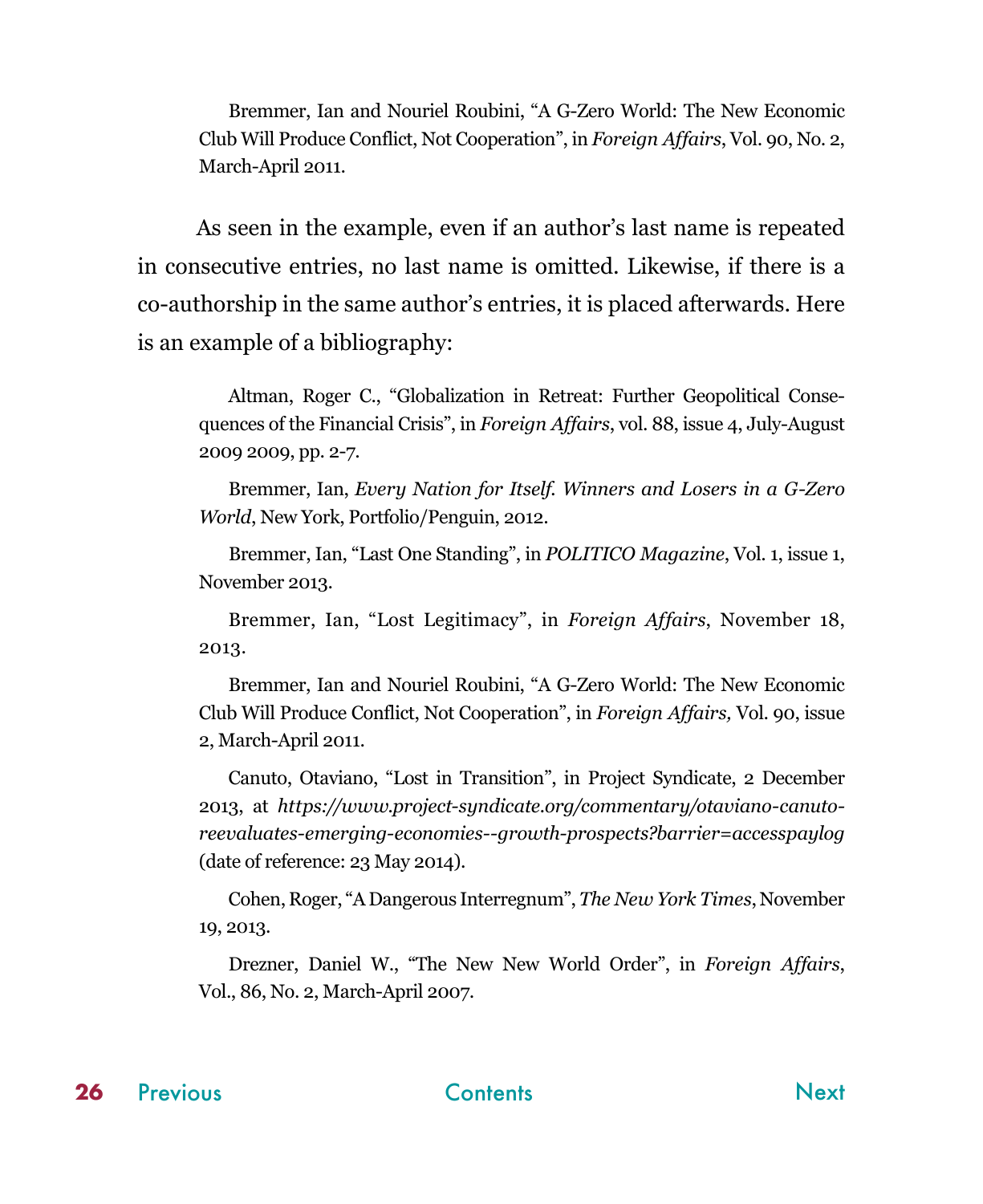<span id="page-26-0"></span>Ferguson, Niall, "Rehab World", in Project Syndicate, January 8, 2014, at *http://www.project-syndicate.org/commentary/niall-ferguson-poses -sevenquestions-for-a-global-economy-that-should-recover-slowly -in-2014* (date of reference: May 24, 2014).

Gelb, Leslie H., "GDP Now Matters More Than Force: A U.S. Foreign Policy for the Age of Economic Power", in *Foreign Affairs,* Vol. 89, No. 6, November-December 2010.

Gelb, Leslie H., "Necessity, Choice, and Common Sense: A Policy for a Bewildering World", in *Foreign Affairs*, Vol. 88, No. 3, May-June 2009.

Lamy, Pascal, "If We Don't Hang Together in This Multipolar World, We'll Hang Separately", in *Europe's World*, No. 25, Fall 2013.

Mearsheimer, John J., "Why We Will Soon Miss The Cold War", in *The Atlantic Monthly*, Vol. 266, No. 2, August 1990.

Osnos, Evan, "Is the End of American Dominance the Same as American Decline?", *The New Yorker*, May 17, 2012.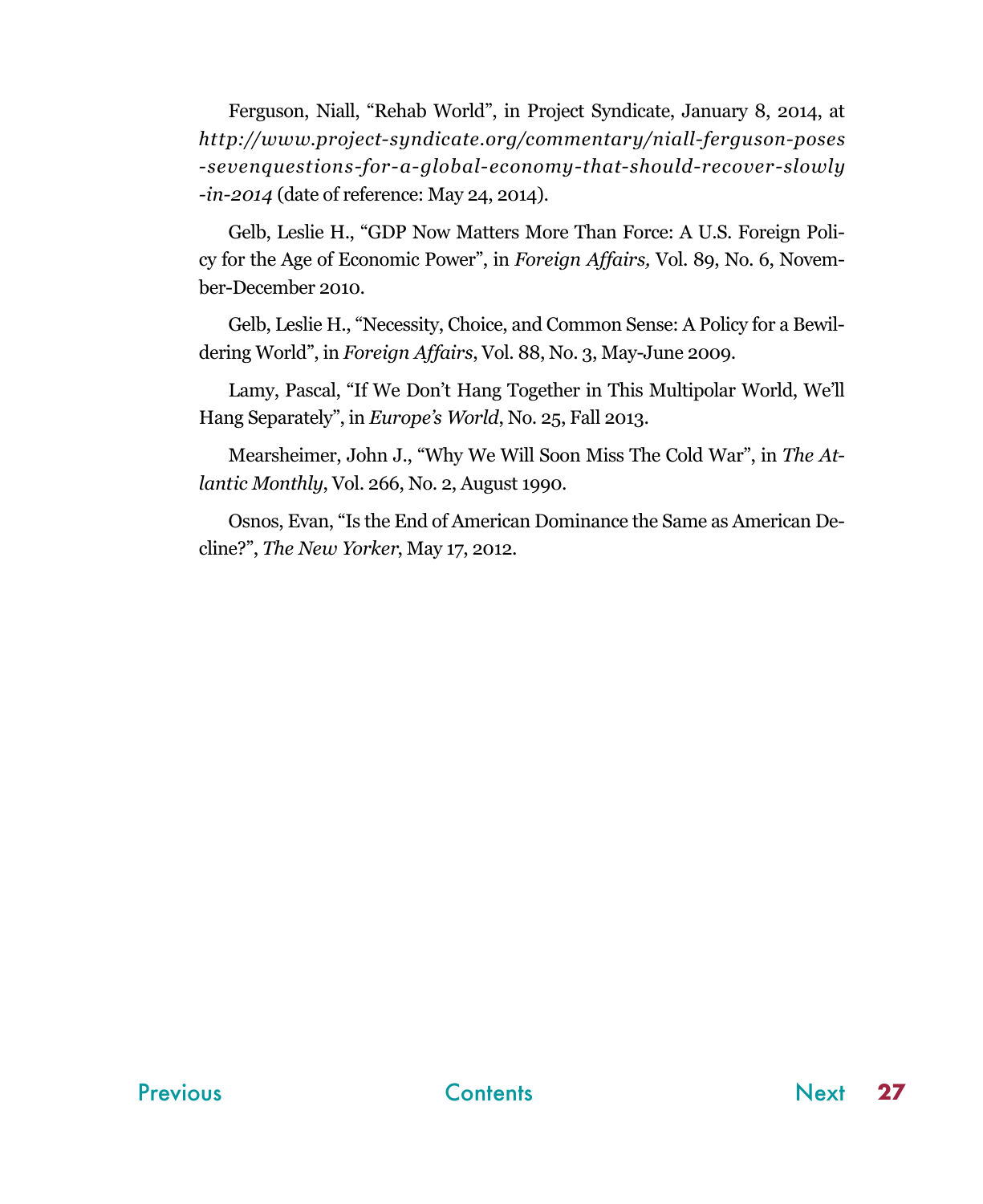# <span id="page-27-0"></span>**Recommended reading**

Bezos, Javier, *Bibliografías y su ortotipografía. Guía práctica para la aplicación de la norma ISO 690:2010 sobre referencias bibliográficas,* available in texnia, at [http://www.texnia.com/archive/bibli](http://www.texnia.com/archive/bibliografia-iso.pdf)[ografia-iso.pdf](http://www.texnia.com/archive/bibliografia-iso.pdf) (date of reference: August 12, 2020).

- "How should I cite a United Nations document?", in Dag Hammarskjöld Library, at https://ask.un.org/faq/14438
- "ISO 690:2010(en) Information and documentation—Guidelines for bibliographic references and citations to information resources", in Online Browsing Platform (OBP), at [https://www.iso.org/obp/](https://www.iso.org/obp/ui/#iso:std:iso:690:ed-3:v1:en) [ui/#iso:std:iso:690:ed-3:v1:en](https://www.iso.org/obp/ui/#iso:std:iso:690:ed-3:v1:en)
- *Bluebook Guide* [*Guía de The Bluebook: A Uniform System of Citation*], in Georgetown Law Library, at [https://guides.ll.georgetown.edu/](https://guides.ll.georgetown.edu/bluebook) [bluebook](https://guides.ll.georgetown.edu/bluebook)
- López Valdés, Mauricio, *Guía de estilo editorial para obras académicas*, México, Ediciones del Ermitaño/Centro Regional de Investigaciones Multidisciplinarias/Universidad Nacional Autónoma de Mexico, 2009, available at [https://www.crim.unam.mx/web/](https://www.crim.unam.mx/web/node/418 ) [node/418](https://www.crim.unam.mx/web/node/418 )
- Recursos para el aprendizaje y la investigación de la Biblioteca de la Universidad Autónoma de Madrid, en <https://biblioteca.uam.es/>